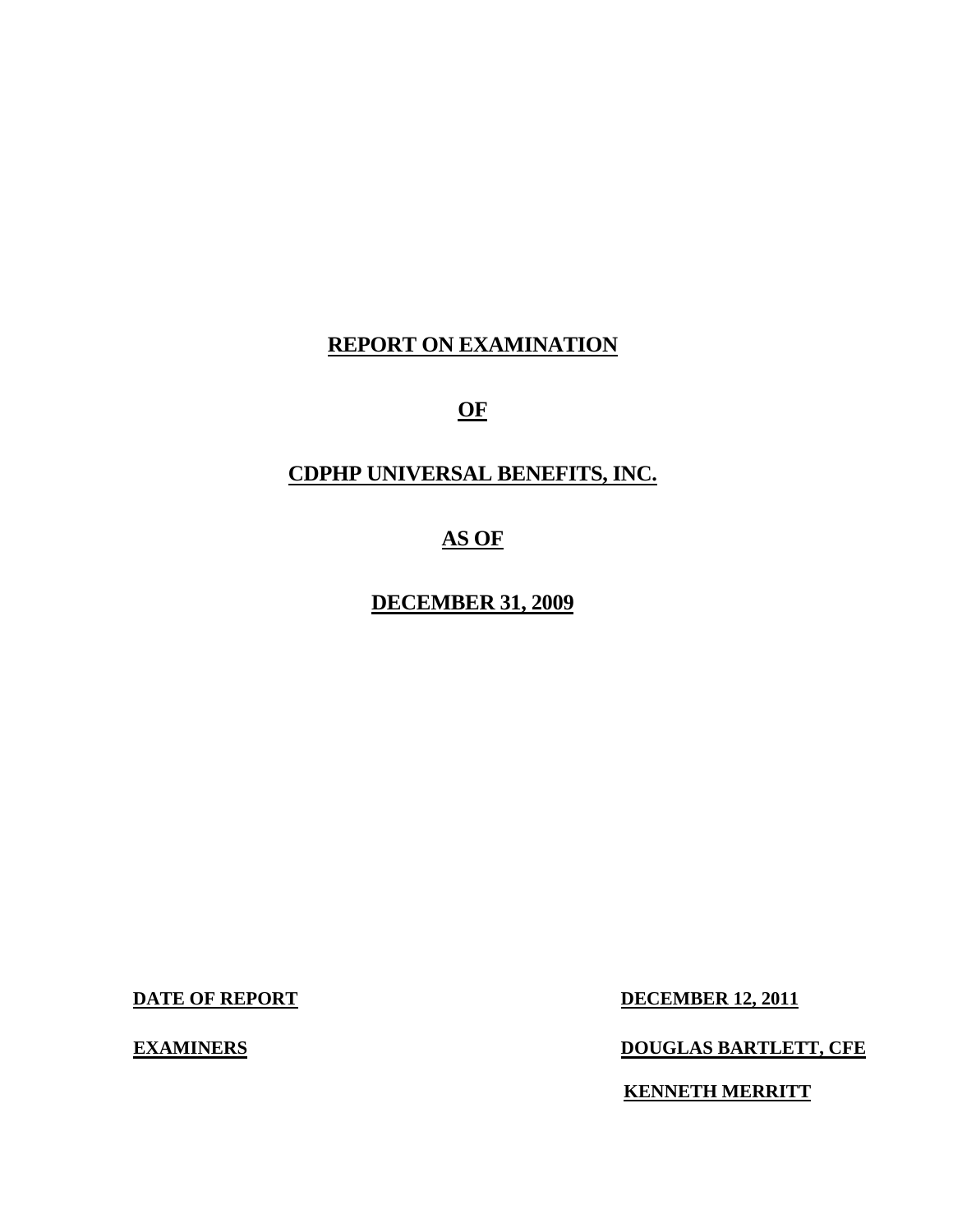# **TABLE OF CONTENTS**

# **ITEM NO.**

# **PAGE NO.**

| 1. | Scope of the examination                                                                                                                                                                    | $\overline{2}$                 |
|----|---------------------------------------------------------------------------------------------------------------------------------------------------------------------------------------------|--------------------------------|
| 2. | Description of the Plan                                                                                                                                                                     | 4                              |
|    | A. Management and controls<br>Corporate governance<br><b>B.</b><br>C. Reinsurance<br>D. Territory and plan of operation<br>E. Holding company system<br>Accounts and records<br>$F_{\cdot}$ | 5<br>8<br>13<br>14<br>16<br>19 |
| 3. | <b>Financial statements</b>                                                                                                                                                                 | 22                             |
|    | A. Balance sheet<br>Statement of revenue and expenses and capital and<br>B.<br>surplus                                                                                                      | 22<br>24                       |
| 4. | Accounts receivable/inter-company balances                                                                                                                                                  | 25                             |
| 5. | Surplus notes                                                                                                                                                                               | 26                             |
| 6. | Claims unpaid                                                                                                                                                                               | 27                             |
| 7. | Compliance with prior report on examination                                                                                                                                                 | 28                             |
| 8. | Summary of comments and recommendations                                                                                                                                                     | 29                             |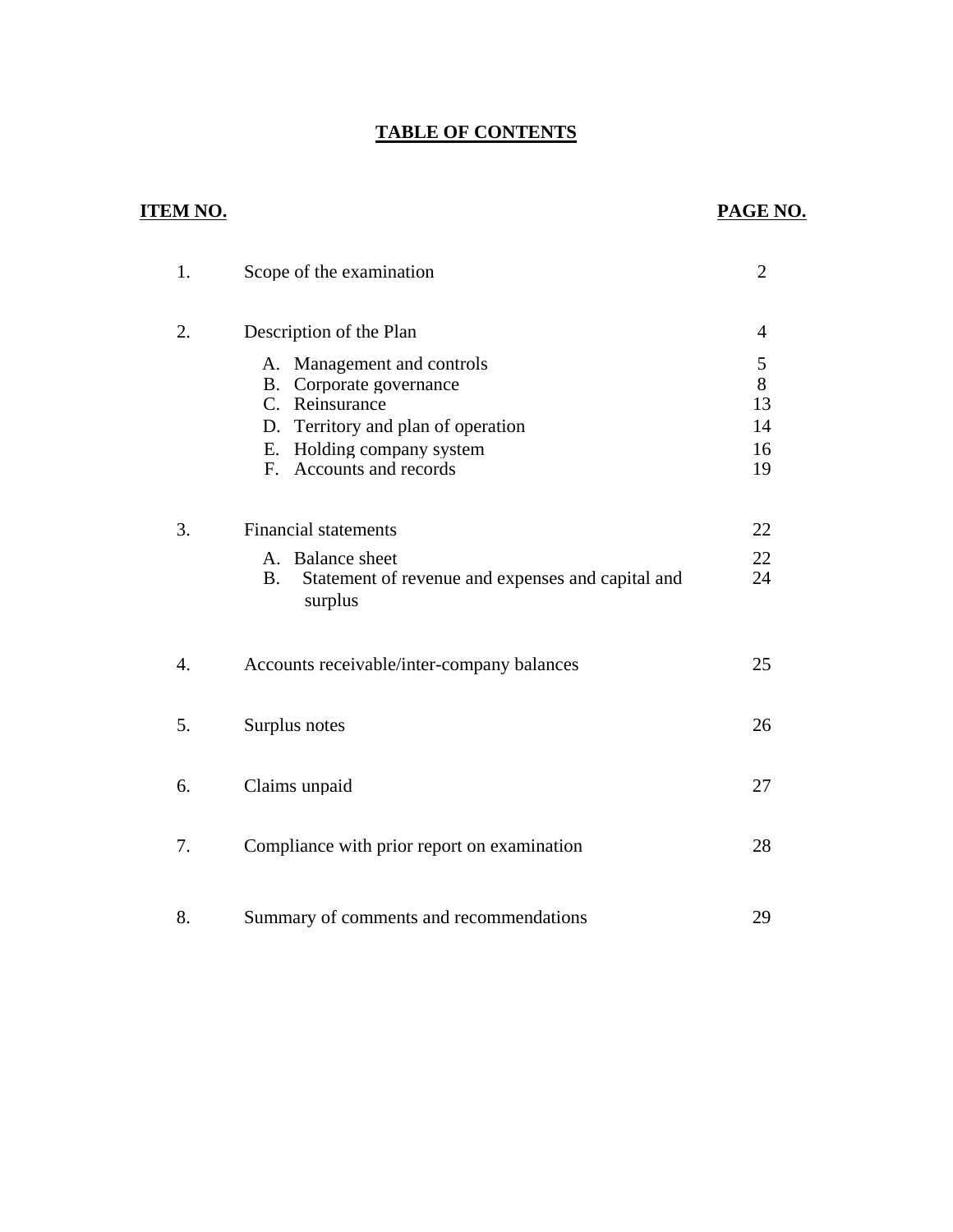

Andrew M. Cuomo **Benjamin M. Lawsky** Governor Superintendent Controller Controller Controller Controller Controller Controller Controller Controller

December 12, 2011

Honorable Benjamin M. Lawsky Superintendent of Financial Services Albany, New York 12257

Sir:

Pursuant to the requirements of the New York Insurance Law and acting in accordance with the instructions contained in Appointment Letter 30581, dated August 20, 2010, attached hereto, we have made an examination into the condition and affairs of CDPHP Universal Benefits, Inc., a non-profit medical and hospital indemnity corporation licensed pursuant to the provisions of Article 43 of the New York Insurance Law, as of December 31, 2009, and submit the following report thereon.

The examination was conducted at the home office of CDPHP Universal Benefits, Inc. located at 500 Patroon Creek Boulevard, Albany, New York.

Wherever the designations "UBI" or the "Plan" appear herein, without qualification, they should be understood to indicate CDPHP Universal Benefits, Inc.

Wherever the designations "CDPHP" or the "Parent" appear herein, without qualification, they should be understood to refer to Capital District Physicians' Health Plan, Inc.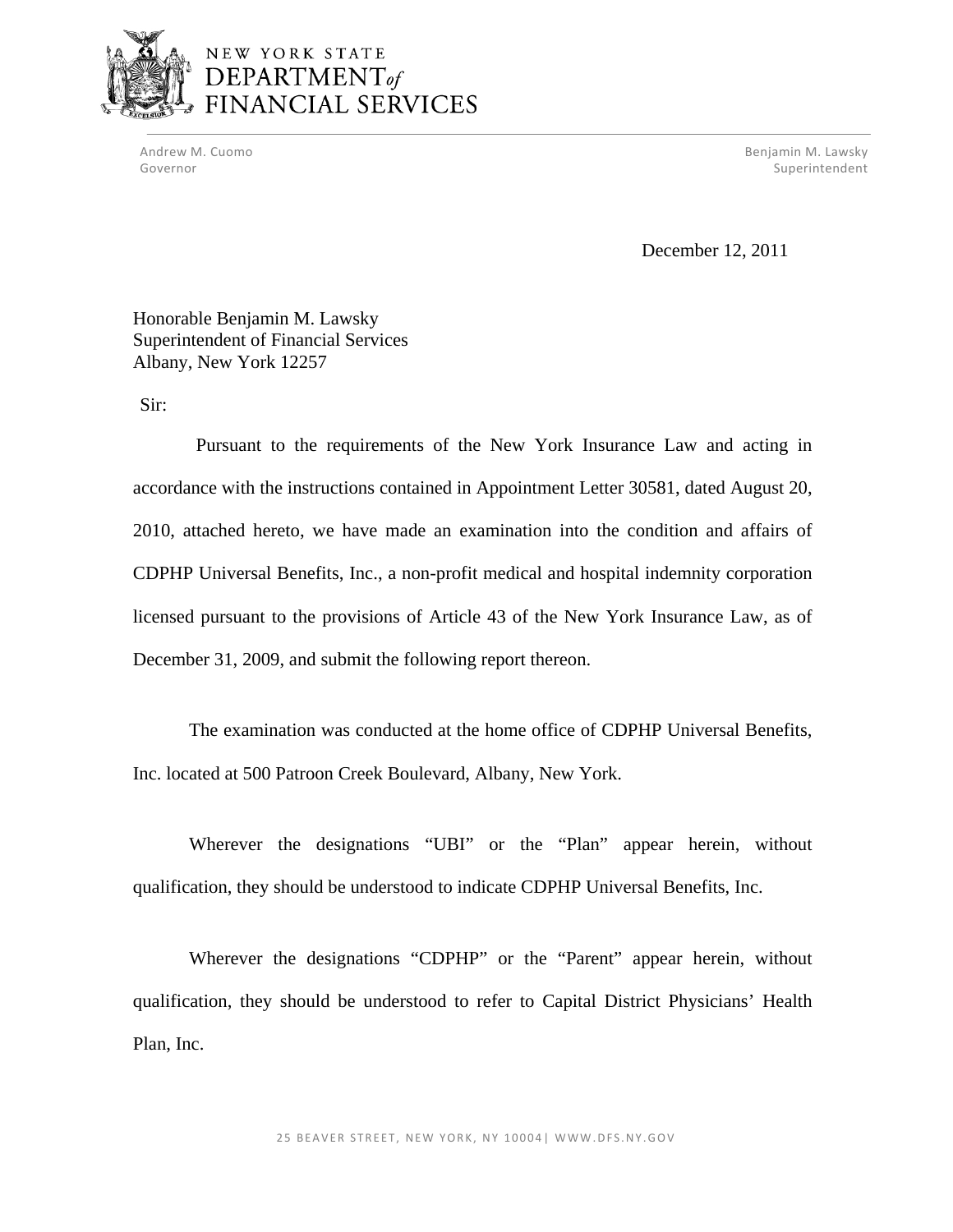Whenever the designation the "Department" appears herein, without qualification, it should be understood to indicate the New York State Department of Financial Services. On October 3, 2011, the New York State Insurance Department merged with the New York State Banking Department to become the New York State Department of Financial Services.

A concurrent examination was made of UBI's Parent, CDPHP, a health maintenance organization, licensed pursuant to the provisions of Article 44 of the New York Public Health Law. A separate report thereon has been submitted. In addition, separate examinations into the manner in which UBI and CDPHP conduct their business practices and fulfill their contractual obligations to policyholders and claimants were conducted as of December 31, 2009. Separate reports will be submitted thereon.

# **1. SCOPE OF THE EXAMINATION**

The Plan was previously examined as of December 31, 2004. This examination of the Plan is a financial examination as defined in the National Association of Insurance Commissioners ("NAIC") *Financial Condition Examiners Handbook, 2009 Edition* (the "Handbook") and it covers the five-year period from January 1, 2005 through December 31, 2009. The examination was conducted observing the guidelines and procedures in the Handbook and, where deemed appropriate by the examiners, transactions occurring subsequent to December 31, 2009 were also reviewed.

The examination was conducted on a risk-focused basis in accordance with the provisions of the Handbook, which provides guidance for the establishment of an examination plan based on the examiners' assessment of risk in the Plan's operations and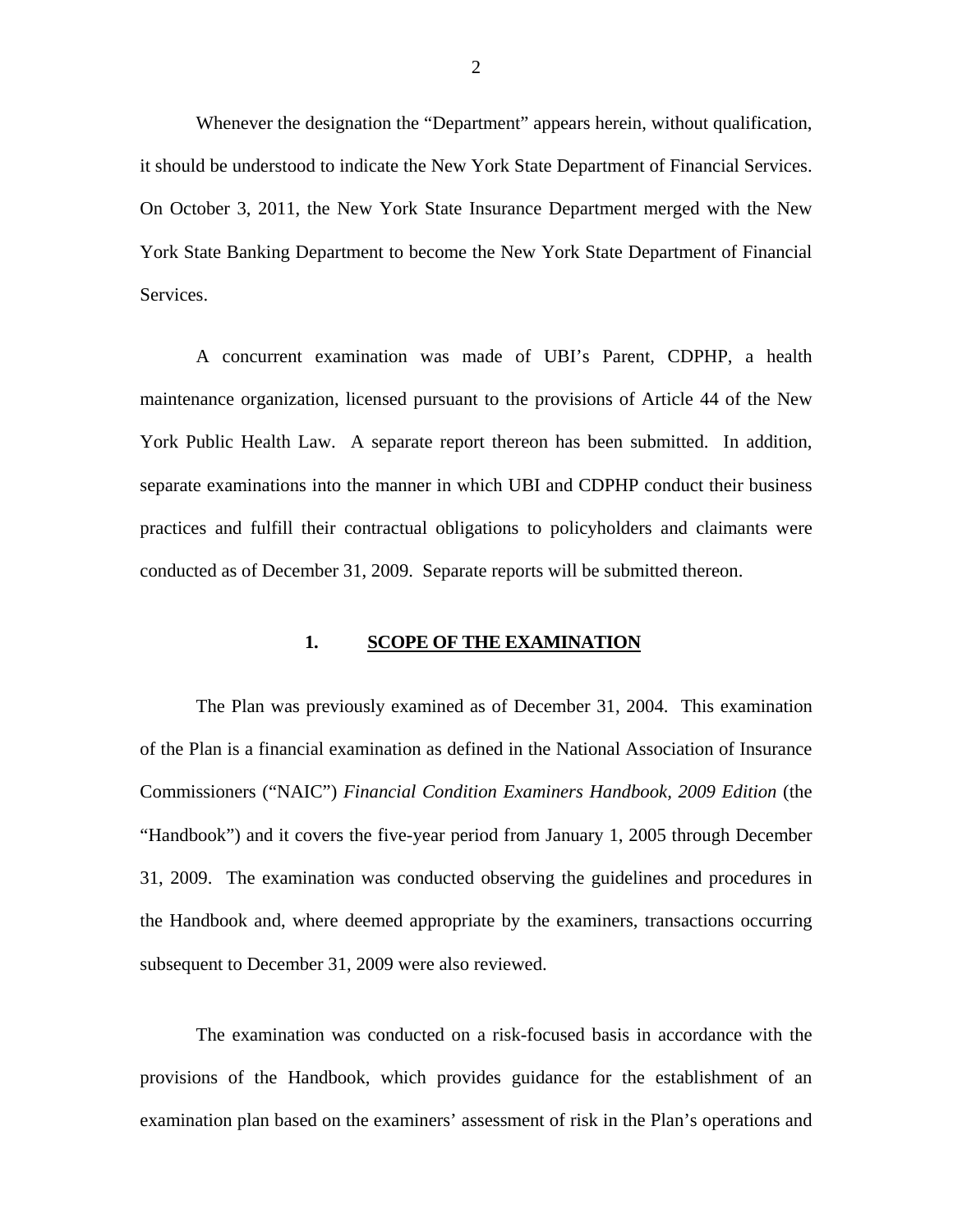utilizes that evaluation in formulating the nature and extent of the examination. The riskfocused examination approach was included in the Handbook for the first time in 2007; thus, this was the first such type of examination for the Plan. The examiners planned and performed the examination to evaluate the Plan's current financial condition, as well as identify prospective risks that may threaten the future solvency of UBI.

The examiners identified key processes, assessed the risks within those processes and assessed the internal control systems and procedures used to mitigate those risks. The examination also included an assessment of the principles used and significant estimates made by management, an evaluation of the overall financial statement presentation, and determined management's compliance with the Department's statutes and guidelines, Statutory Accounting Principles, as adopted by the Department and NAIC annual statement instructions.

Information concerning the Plan's organizational structure, business approach and control environment were utilized to develop the examination approach. The examination evaluated the Plan's risks and management activities in accordance with the NAIC's nine branded risk categories.

These categories are as follows:

- Pricing/Underwriting
- Reserving
- Operational
- Strategic
- Credit
- Market
- Liquidity
- Legal
- Reputational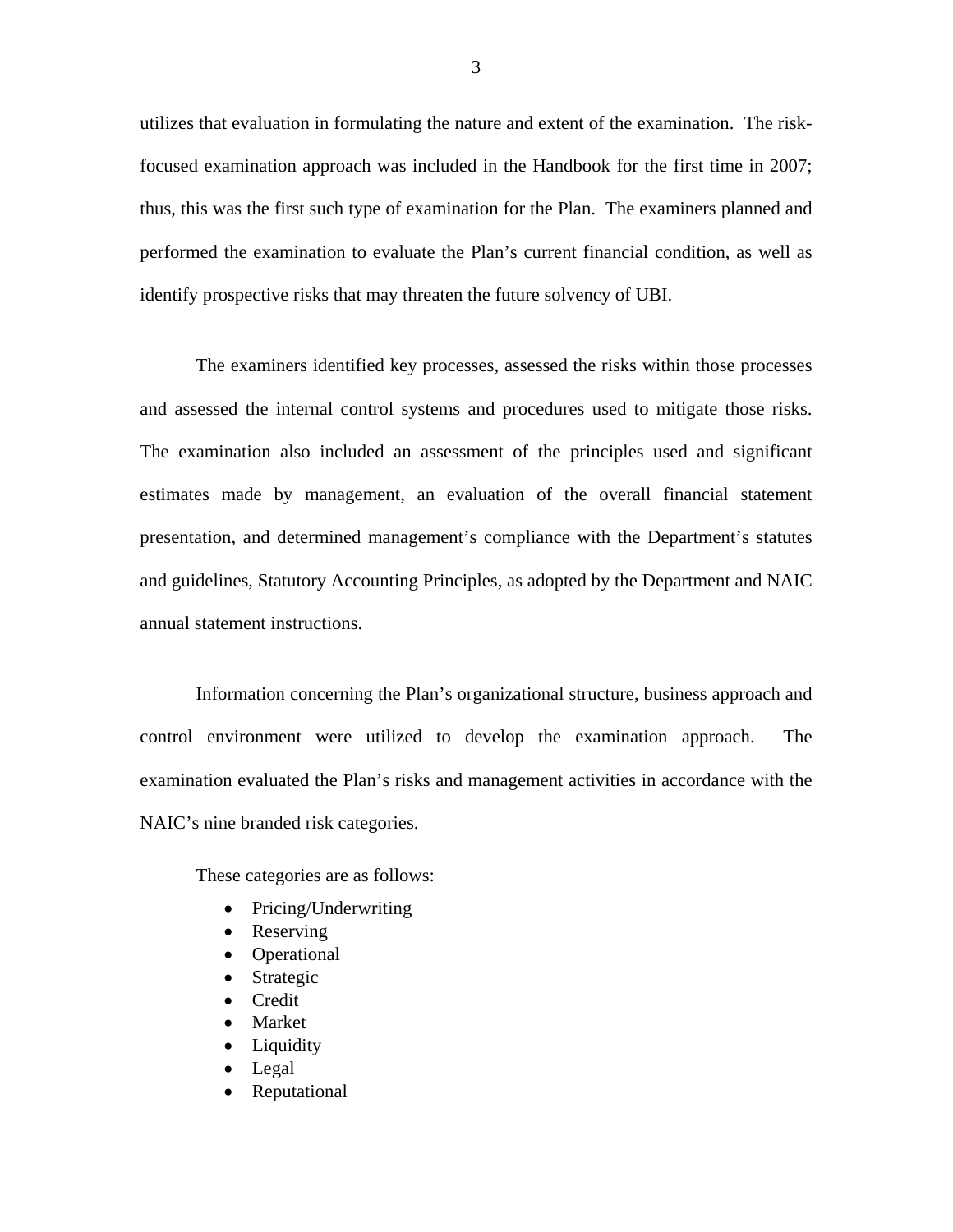<span id="page-5-0"></span>The Plan was audited annually, for the years 2005 through 2009, by the accounting firm of PricewaterhouseCoopers LLP ("PwC"). The Plan received an unqualified opinion in each of those years. Certain audit workpapers of PwC were reviewed and relied upon in conjunction with this examination. A review was also made of the Parent's corporate governance structure, which included the Internal Audit function and Enterprise Risk Management program, as they relate to UBI.

The examiners reviewed the corrective actions taken by the Plan with respect to the recommendations concerning financial issues contained in the prior report on examination. The results of the examiners' review are contained in Item 7 of this report.

This report on examination is confined to financial statements and comments on those matters which involve departure from laws, regulations or rules, or which are deemed to require explanation or description.

## **2. DESCRIPTION OF THE PLAN**

The Plan was formed on January 2, 1997 and incorporated on February 28, 1997, pursuant to Section 402 of the New York State Not-for-Profit Corporation Law. It was then licensed on August 14, 1997, pursuant to Article 43 of the New York Insurance Law for the purpose of providing indemnity based, prepaid comprehensive health care service through arrangements with physicians, hospitals, and other providers.

The Plan is a type D Corporation, as defined in Section 201 of the Not-for-Profit Corporation Law. The sole member of the Plan is CDPHP, a Not-for-Profit Corporation operating as a health maintenance organization ("HMO"), pursuant to Article 44 of the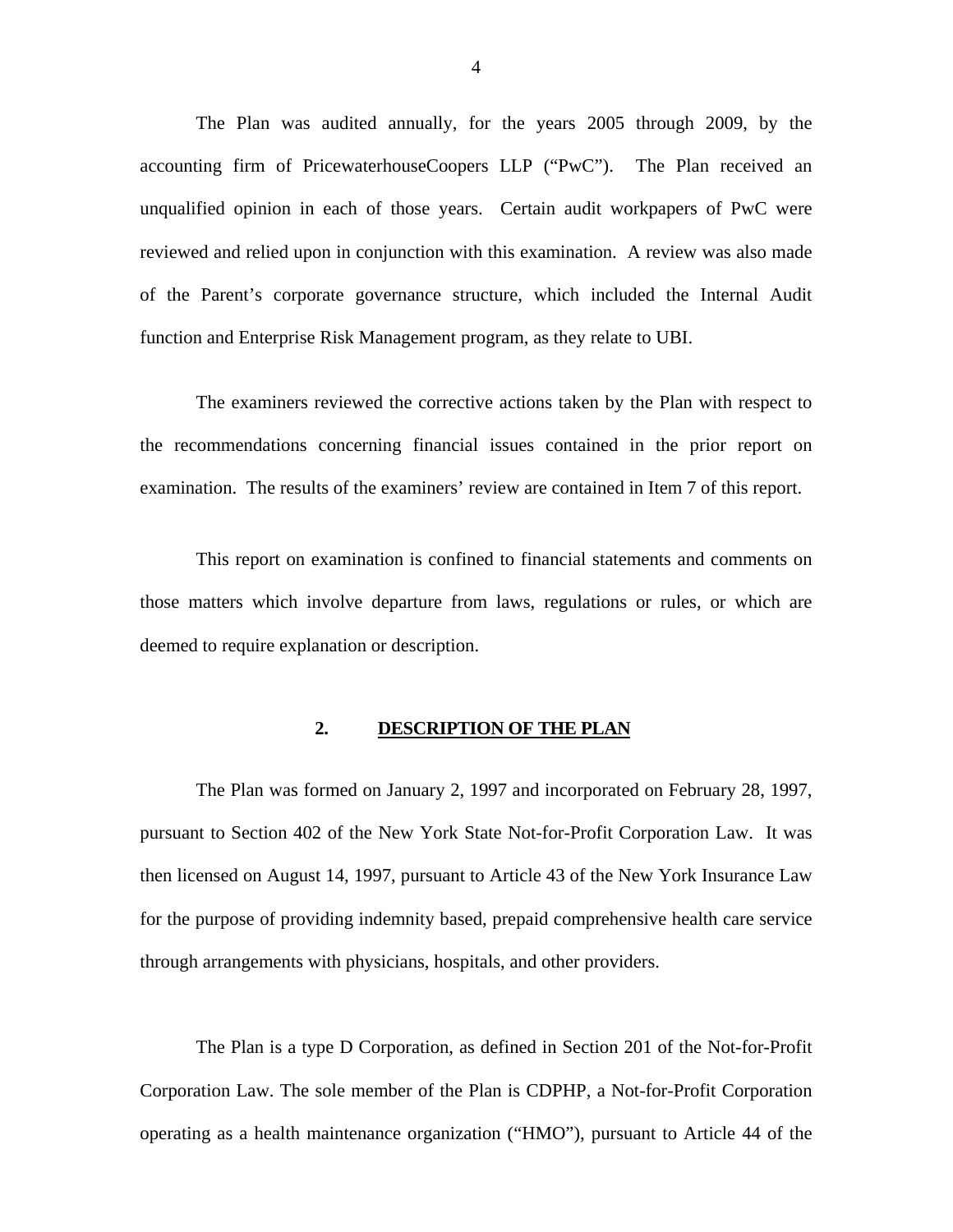<span id="page-6-0"></span>New York Public Health Law. UBI was capitalized by means of a \$1,250,000 loan from its Parent and sole member, CDPHP. Further details regarding the financing of UBI are contained within the Holding Company System section of this report.

#### A. Management and Controls

Pursuant to the Plan's by-laws, management of UBI is to be vested in a board of directors ("BOD") consisting of not less than thirteen and not more than nineteen members, with the exact number to be determined by the sole member of the Plan. As of the December 31, 2009 examination date, the board of directors was comprised of the following ten (10) members:

#### Name and Residence

#### Principal Business Affiliation

# Officer-Employee Representatives John D. Bennett, MD

Menands, New York

Frederick B. Galt

Albany, New York

Provider Representatives<br>Peter T. Burkart, MD

Averill Park, New York

Gennaro A. Daniels, MD Troy, New York

James C. Leyhane, MD East Greenbush, New York

General Public Representatives James M. Brennan

Slingerlands, New York

President and Chief Executive Officer, CDPHP

Senior Vice President and General Counsel, CDPHP

Hematologist, Capital District Hematology/Oncology

Surgeon, Capital District Colon & Rectal Surgery Associates, PC

Internist, Community Care Physicians, PC

Owner and President, Albany Truck Sales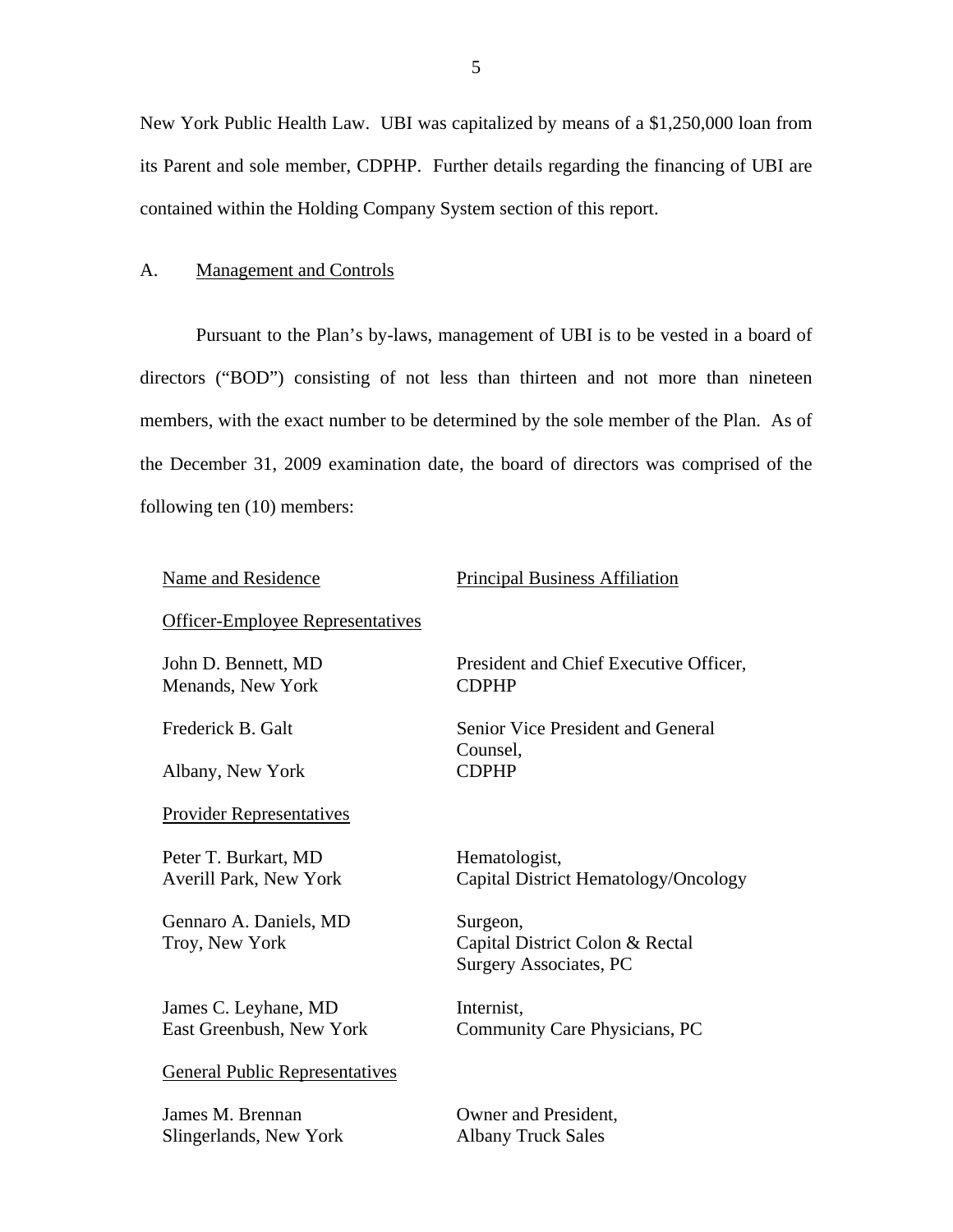Name and Residence

M. Bruce Cohen Albany, New York

Daniel Frasca Valatie, New York

Thomas J. Kane Glenmont, New York Principal Business Affiliation

Retired, Former PwC Partner

Retired, Executive Director, Finance and Administration - New York State United Teachers

Principal, St. Thomas School

Subscriber Representatives Sheree Hipwell

Rensselaer, New York

Director, Compensation Benefits, State Employees Federal Credit Union

The total of ten board members as noted above does not comply with the minimum number of thirteen board members as called for in the Plan's by-laws, which states in part the following requirement:

> *"...the Corporation shall have not less than thirteen nor more than nineteen members of the Board of Directors..."*

Following the December 31, 2005, annual statement filing date and throughout the period of January 2006 to December 2009, the total number of board members serving on the Plan's board of directors was between ten and twelve directors.

It is recommended that the Plan comply with its by-laws by maintaining the minimum number of board of directors.

During 2010, the Plan amended its by-laws to reduce the minimum number of board members to eight directors.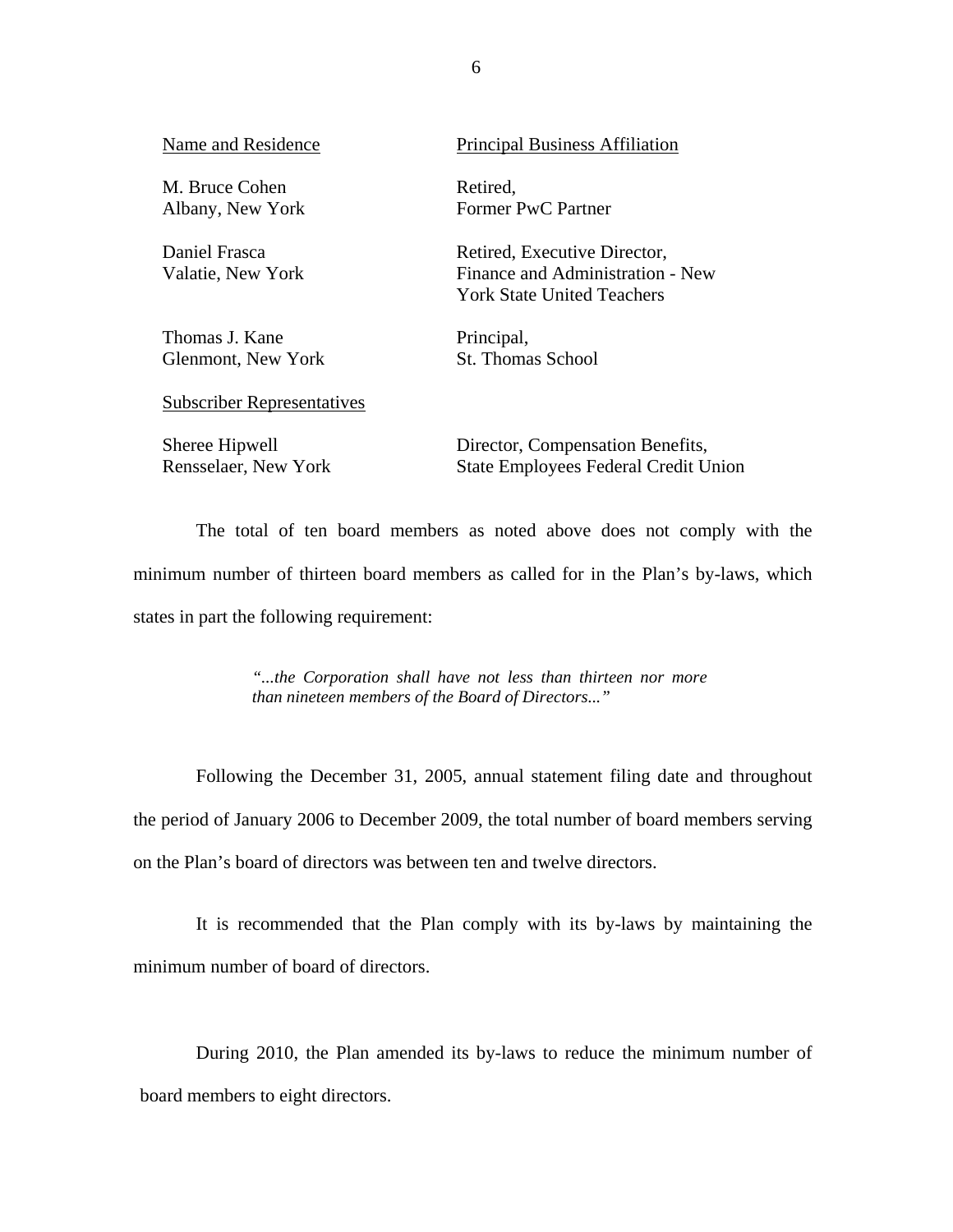A review of the composition of the Plan's BOD in accordance with Section  $4301(k)(1)$  of the New York Insurance Law revealed that UBI did not comply with the statutory requirements for maintaining the requisite number of directors in the employeeofficer, provider and subscriber categories.

For the period 2007 - 2009, the following observations were noted in regard to the

composition of the Plan's BOD in relationship to the total number of directors as of the

aforementioned years.

(i) The Plan had more than the required number of directors in the Officer-

Employee and Provider categories.

Section  $4301(k)(1)$  of the New York Insurance Law states in part:

*"Not more than one-eighth of the directors of any such corporation shall be persons who are employees of such corporation and who also serve as officers of such corporation…"* 

 *corporation shall be persons who are licensed to practice directors or employees of a corporation organized for hospital purposes, or any combination thereof." "...Not more than one-fifth of the directors of any such medicine in this state (other than physicians employed on a fulltime basis in the fields of public health, public welfare, medical research or medical education) or who are trustees,* 

(ii) The Plan had less than the required number of directors for the subscriber

category.

Section  $4301(k)(1)$  of the New York Insurance Law states in part:

*"…one-half in number, as nearly as possible, shall be persons covered under a contract or contracts issued by such health service, hospital service or medical indemnity corporation, and who are generally representative of broad segments of such covered persons…"*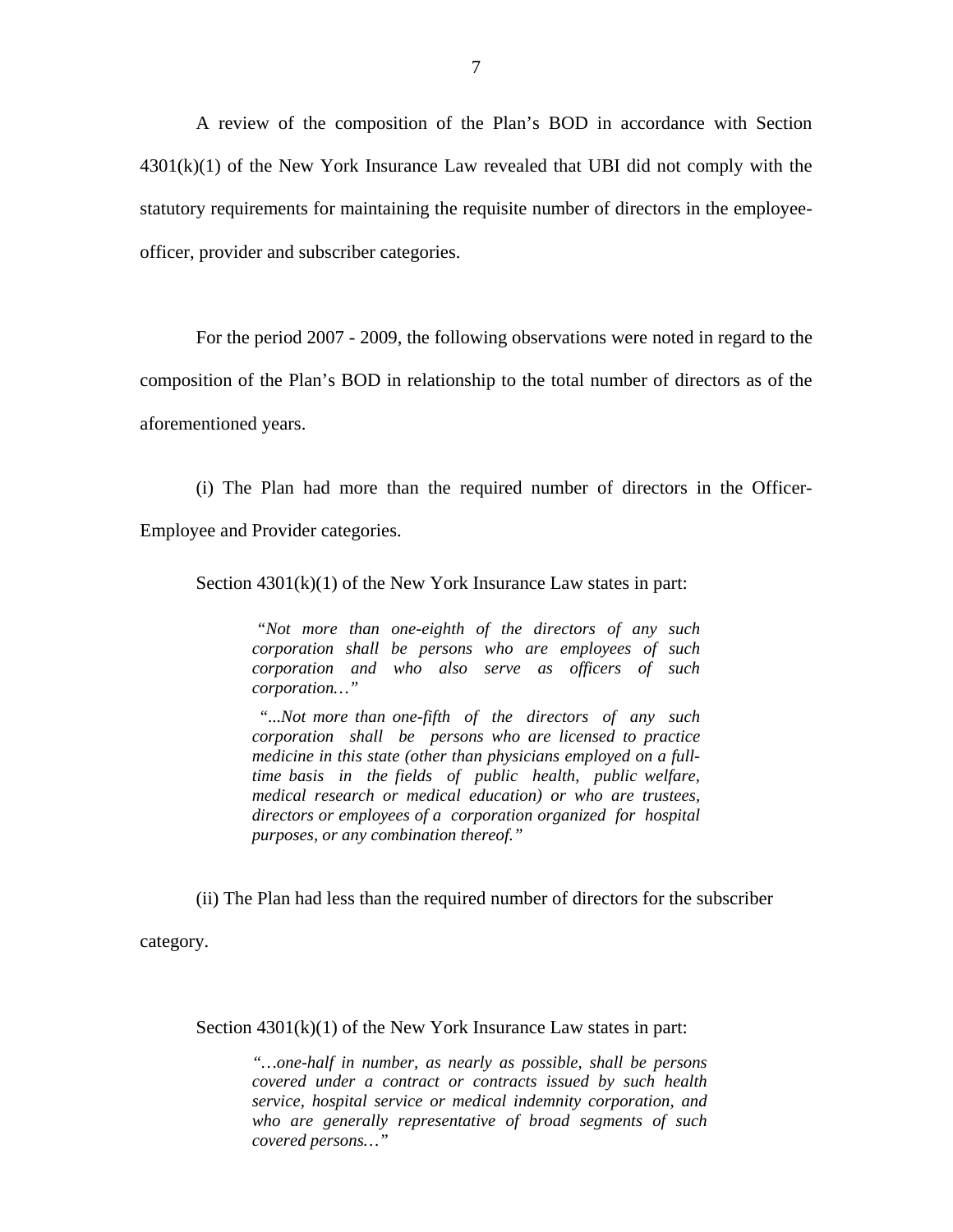<span id="page-9-0"></span>It is recommended that the Plan comply with Section  $4301(k)(1)$  of the New York Insurance Law by maintaining a BOD which is comprised of the requisite number of directors within each of the categories stipulated in the statute.

A review of the minutes of the Plan's BOD meetings held during the period under examination evidenced that the meetings were generally well attended, with all board members attending at least one-half of the meetings they were eligible to attend.

The principal officers of the Plan as of December 31, 2009 were as follows:

| <b>Name</b>          | Fitle                                            |
|----------------------|--------------------------------------------------|
| Peter T. Burkart, MD | Chairman of the Board of Directors               |
| John D. Bennett, MD  | President and Chief Executive Officer            |
| James M. Brennan     | Secretary                                        |
| Bruce Nash, MD       | Senior Vice President, Chief Medical Officer     |
| Linda Navarra        | Senior Vice President, Chief Information Officer |
| Rolando Portocarrero | Senior Vice President, Chief Financial Officer   |
| Frederick B. Galt    | Senior Vice President, General Counsel           |

## B. Corporate Governance

UBI has adopted some elements of an Enterprise Risk Management ("ERM") framework for proactively addressing and mitigating risks, including prospective business risks. Exhibit M of the Handbook (*Understanding the Corporate Governance Structure*) was utilized by the examiners as guidance for assessing corporate governance. Overall, it was determined that the Plan's corporate governance structure is adequate, sets an appropriate "tone at the top", and supports a proactive approach to operational risk management, including prospective business risks. Additionally, it was noted that UBI's BOD and key executives encourage integrity and ethical behavior throughout the organization.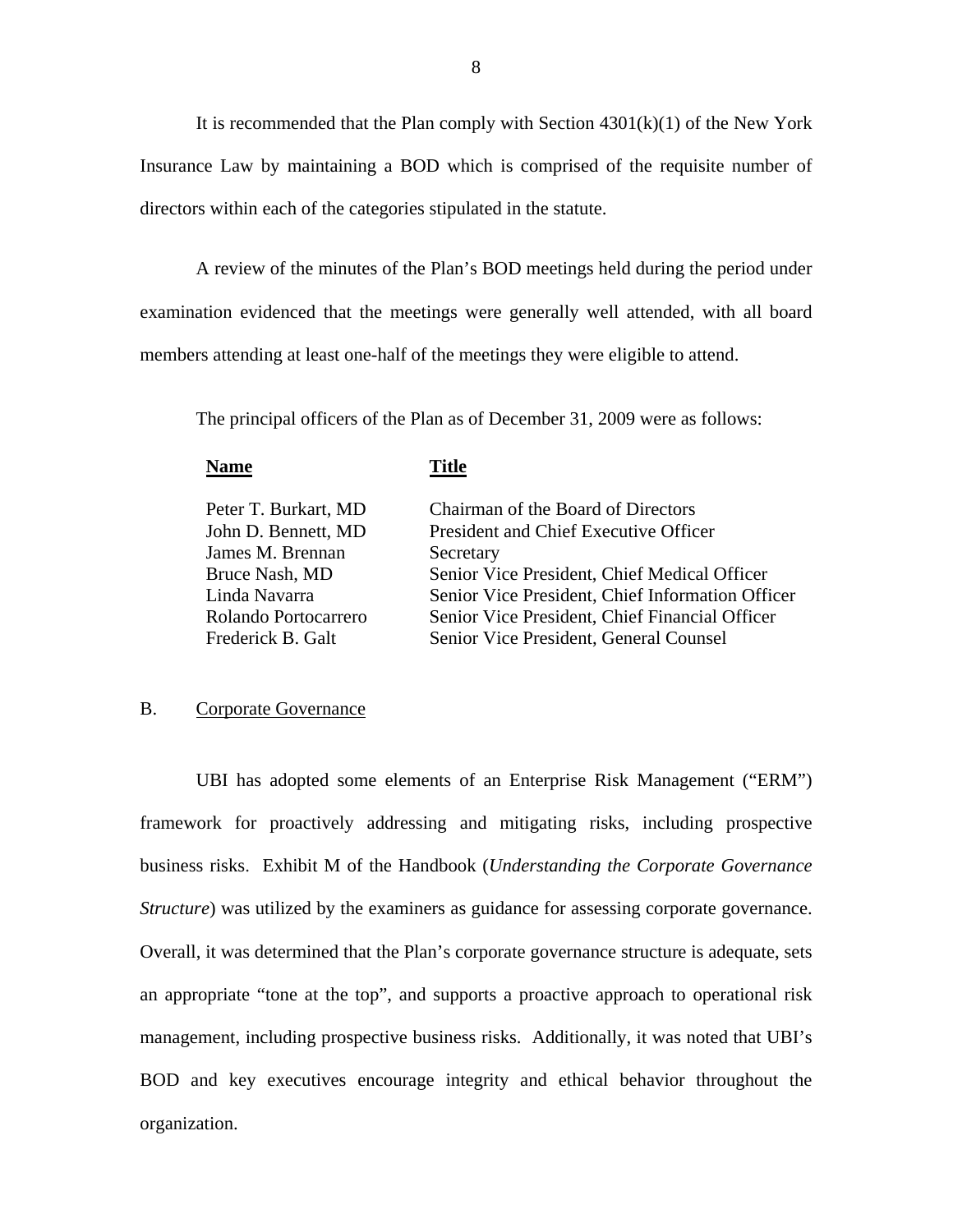UBI is subject to CDPHP's Internal Audit Department ("IAD"). CDPHP has an established IAD function, which is independent of management, to serve the CDPHP Audit Committee of the BOD (the "Audit Committee" or "AC"). The AC is comprised entirely of independent directors. Additionally, the IAD assists all levels of management by reviewing and testing financial and operational controls and processes established by management to ensure compliance with laws, regulations and CDPHP's policies.

During the course of this examination, consideration was given to the significance and potential impact of certain IAD findings. To the extent possible, the examiners relied upon the work performed by the IAD, as prescribed by the Handbook.

The examination noted the following reportable items related to Corporate Governance, IAD and ERM:

## 1. Internal Audit Manager – Compensation Approval

During the examination period and into calendar year 2010, the Audit Committee reviewed and approved the performance evaluation of the Director of Risk Management, but had no direct role in reviewing and approving the compensation of the Internal Audit Manager. Based upon the Institute of Internal Auditors ("IIA") Standard 1110, at least once a year, the AC should review the performance of the Chief Audit Executive ("CAE") and approve this individual's annual compensation and salary adjustment. As CDPHP presently does not have a designated CAE, the examiners looked to apply this standard to the highest level IAD supervisor, noting the Internal Audit Manager's position constituted the most senior level IAD resource. It was noted that the responsibilities over the Plan's IT related audits did not lie with the Internal Audit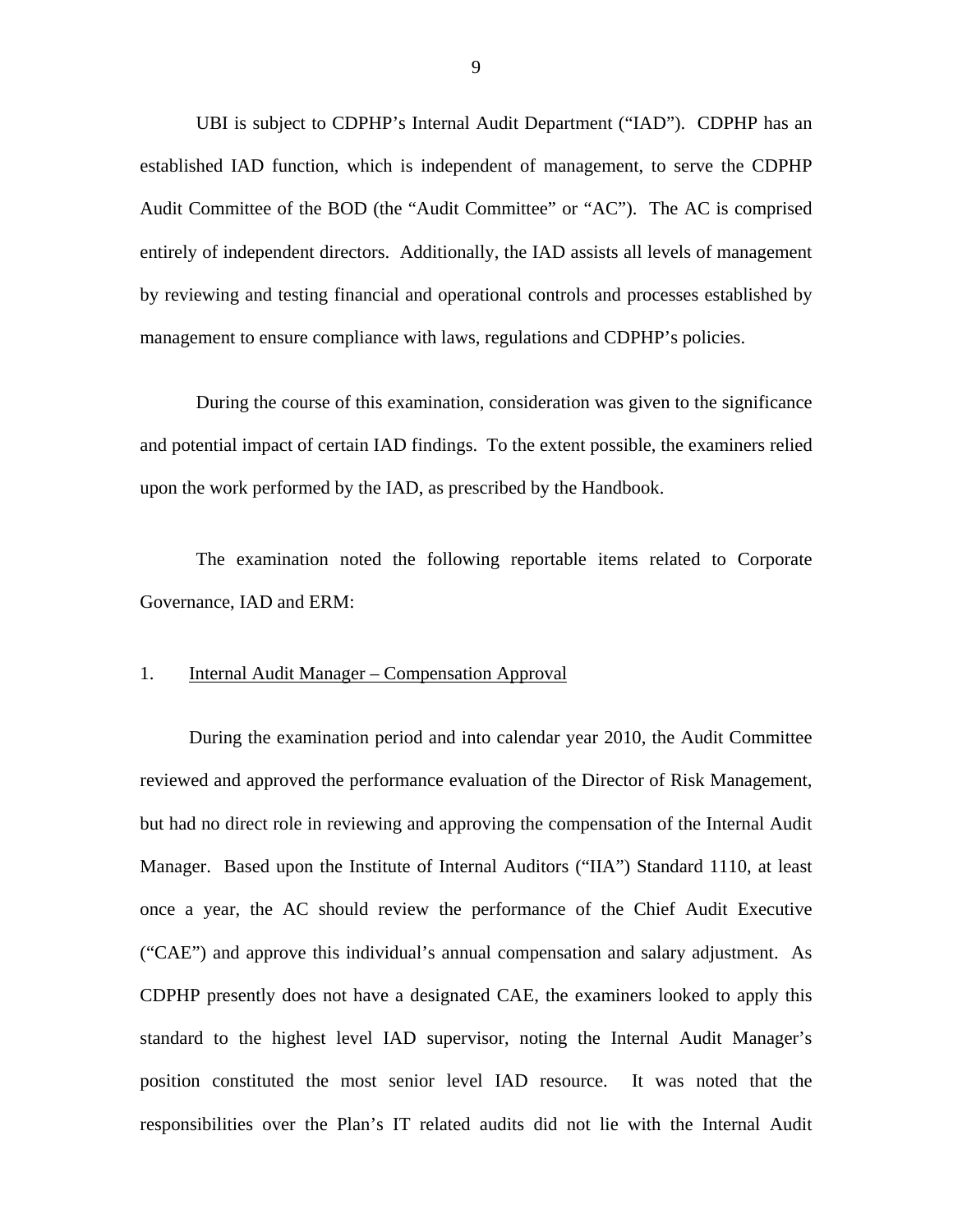Manager, but are duties that are delegated to CDPHP's Information Security Officer. CDPHP could not provide evidence documenting the approval of the Internal Audit Manager's compensation in the 2009 CDPHP AC minutes.

It is recommended that the Audit Committee be responsible for reviewing and approving the performance evaluation and the salary and variable compensation of the Internal Audit Manager. The AC should also consider reviewing and approving the salary and variable compensation of the Information Security Officer, since this role is responsible for performing Information Technology ("IT") internal audits.

# 2. Internal Audit Department – Risk Assessment

Historically, the IAD conducted an annual overall risk assessment based on nine (9) factors, as detailed in the Plan's parent, CDPHP, IAD's Manual, however, the risk assessment process was not conducted for 2009, which conflicts with CDPHP's existing IAD standards.

The annual risk assessment is a requirement of one of the IIA's Performance Standards, which states the following:

> *"PS 2010.A1 – The internal audit activity's plan of engagements must be based on a documented risk assessment, undertaken at least annually. The input of senior management and the board must be considered in this process."*

In addition, areas that are rated by the IAD as "high" risk are not audited on an annual basis. The guidelines documented by CDPHP's IAD require "high" risk areas to be audited every two years; however, this condition has not been met.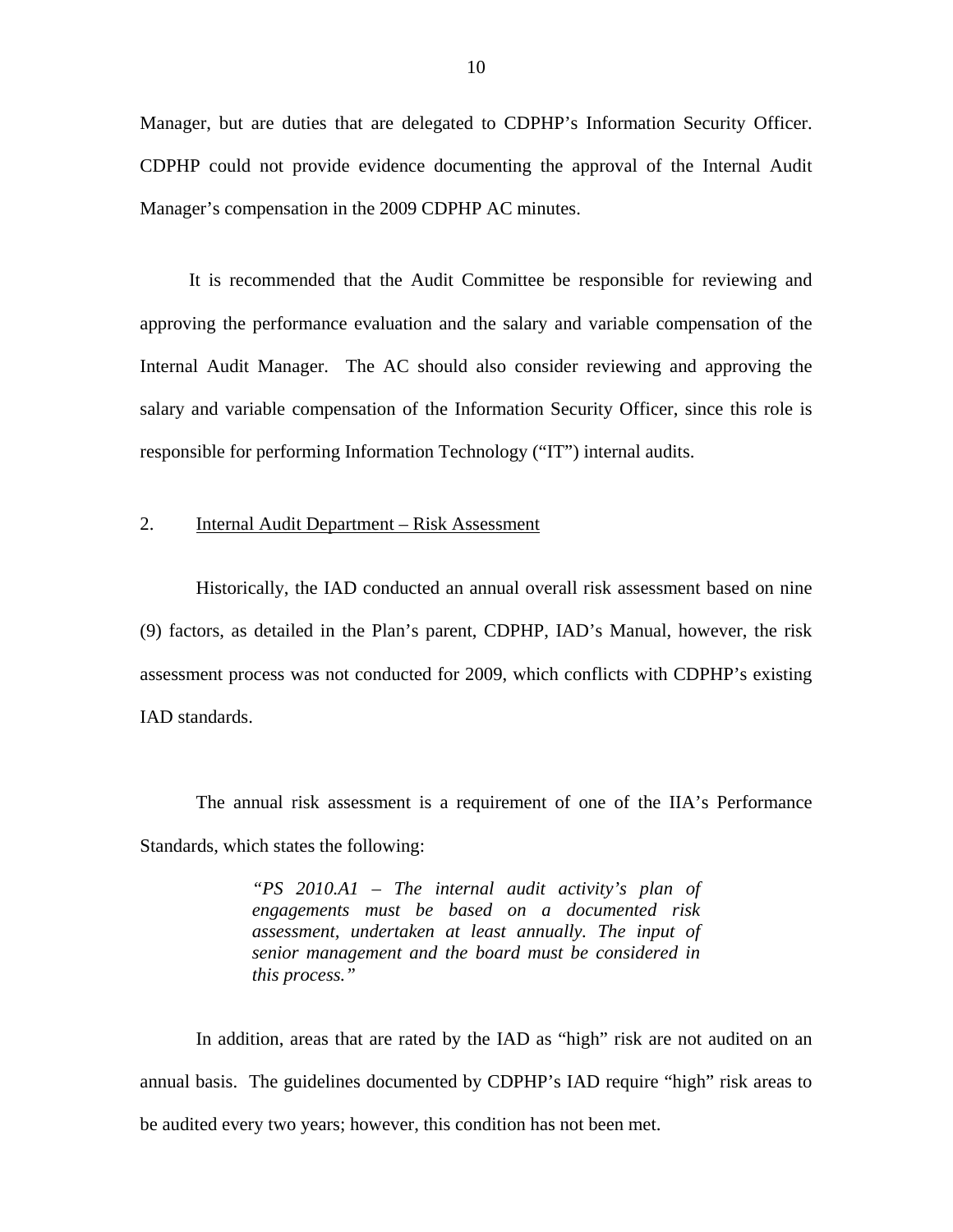In line with industry best practices, it is recommended that the IAD change its guidelines to require high risk areas to be audited annually, instead of every two years. Concurrent with this change, it is recommended that the Plan's parent, CDPHP, begin conducting a corporate-wide risk assessment on an annual basis and ensure that "high" risk areas are audited annually.

# 3. Integrated Audits with IT

There is no coordination and/or integration of internal audits between the financial and operational internal auditors and the IT internal auditors. Integrated audits are considered a best practice because they not only generally save time and money, but they also address business risk in terms of more integrated findings.

It is recommended that the IAD plan its audits to involve both financial and operational internal auditors along with IT internal auditors, so that the entire process has clearly defined common goals. This method of integrated planning will help ensure that the efforts of the operational and IT internal auditors support each other from the inception of the internal audit.

# 4. Segregation of Duties Within IT Security, IT Internal Audit and Internal Model Audit Rule (MAR) Testing

The Plan's parent, CDPHP's organizational structure places responsibility for information security governance and IT internal audit with a single individual responsible for managing both functions. In addition, this individual has considerable responsibility for managing CDPHP's internal readiness efforts for compliance with Department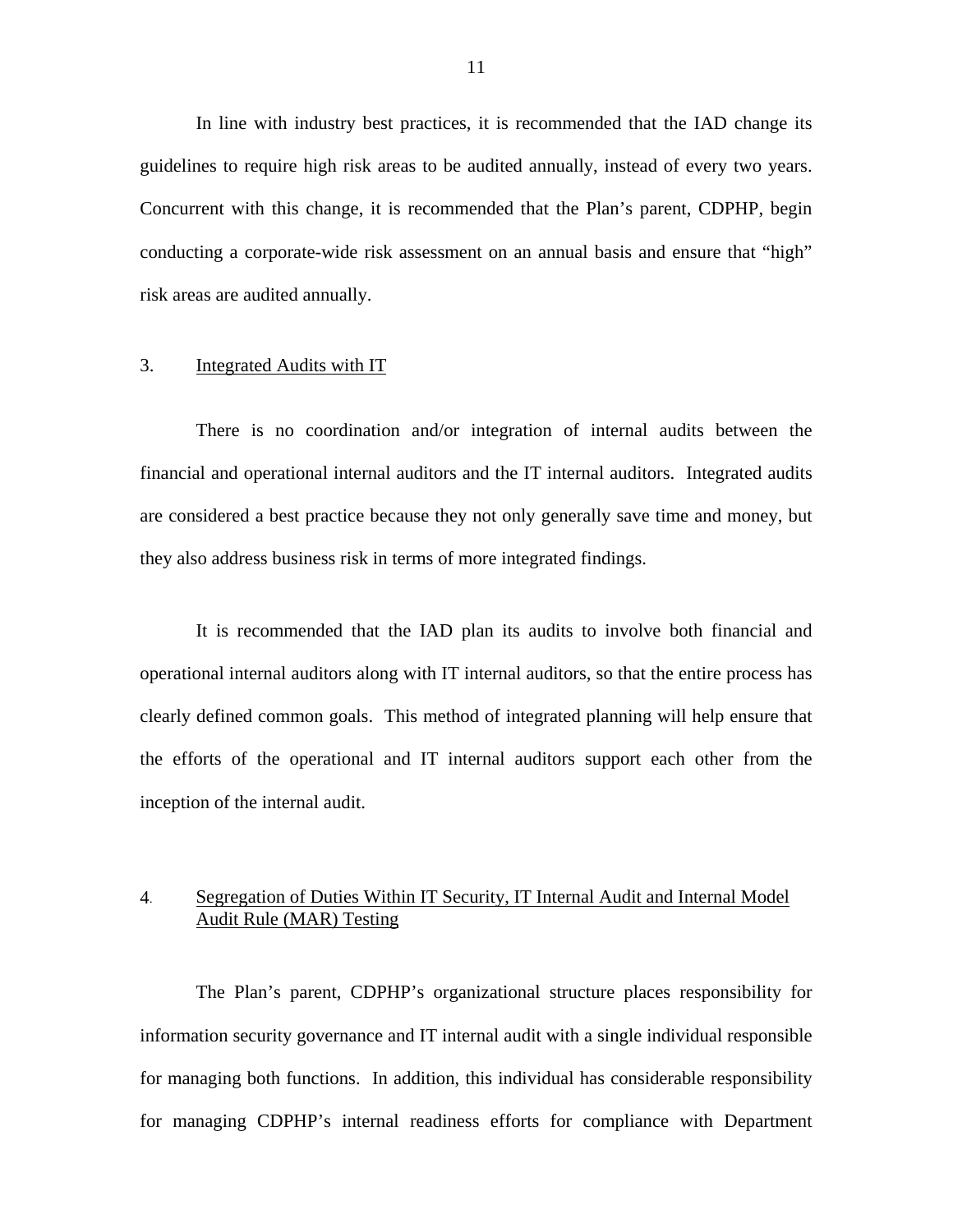Regulation No. 118 (11 NYCRR 89) ("Regulation 118"), which serves as the Department's implementation of the NAIC's Annual Financial Reporting Model Regulation ("Model Audit Rule" or "MAR" for purposes of this report). This structure creates the potential for a conflict of interest across responsibilities. It was noted that operational aspects of information security lie outside of this organizational structure.

Per guidance from the Information Systems Audit and Control Association ("ISACA"),

> *and objectives." "Audit independence is a critical component if a business wishes to have an audit function that can add value to the organization. The [internal] audit report and opinion must be free of any bias or influence if the integrity of the audit process is to be valued and recognized for its contribution to the organization's goals*

This position is supported throughout the audit industry, including specific guidance from organizations such as the American Institute of Certified Public Accountants ("AICPA") and the IIA.

Per the IIA website, it states the following:

"*the internal auditor occupies a unique position, he or she is employed by management but is also expected to review the conduct of management which can create significant tension since the internal auditor's independence from management is necessary for the auditor to objectively assess the management's action, but the internal auditor's dependence on management for employment is very clear;"* and, "t*o maintain objectivity, internal auditors should have no personal or professional involvement with or allegiance to the area being audited; and should maintain an un-biased and impartial mindset in regard to all engagements*."

It is recommended that the Plan's parent, CDPHP, assess its current organizational and staffing structure with consideration given to segregating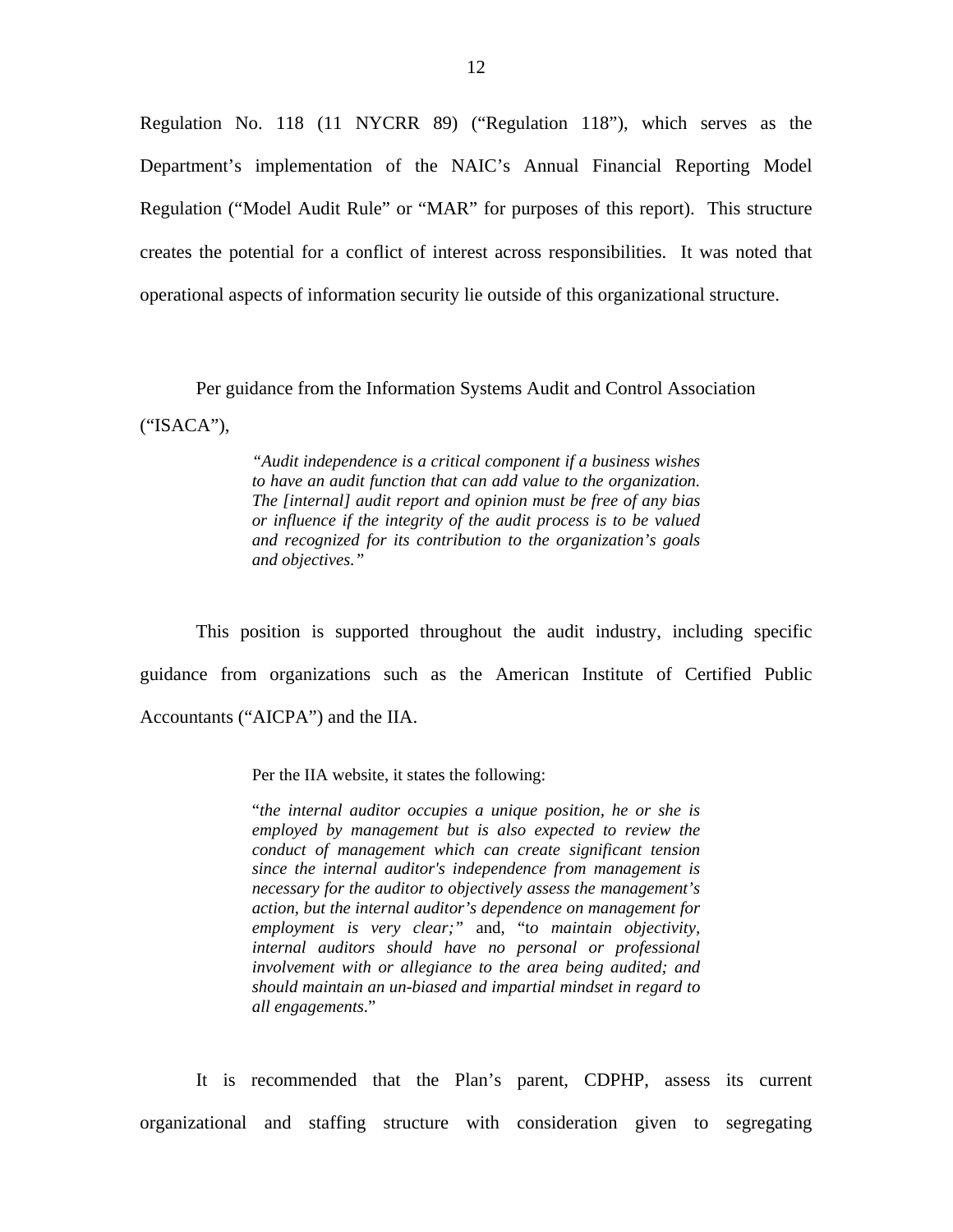<span id="page-14-0"></span>responsibilities for information security governance, IT internal audit, and management of internal testing. This assessment should consider all aspects of information security governance and operations, IT internal audit and administrative responsibilities related to management's testing of controls.

C. Reinsurance

The Plan was a party to two excess-of-loss reinsurance agreements used to limit its exposure to losses from catastrophic inpatient claims. At December 31, 2009, these reinsurance agreements were as follows:

# (i) Excess of loss reinsurance agreement with Carter Insurance Company, Ltd (Carter) of Hamilton, Bermuda, a 100% wholly-owned subsidiary of CDPHP

Carter, which is not licensed or accredited as an authorized reinsurer in the State of New York, was organized and began operations in January 1, 2004, for the purpose of providing reinsurance services for CDPHP and UBI. Carter assumes 85% of the inpatient hospital services up to \$725,000, in excess of \$400,000, for claims paid under CDPHP and UBI contracts.

# (ii) Second layer excess-of-loss reinsurance agreement with HCC Life Insurance Company ("HCC"), an unrelated accredited reinsurance carrier

This agreement covers the Plan's commercial lines, which include its Point-of-Service, Exclusive Provider Option and Preferred Provider Option/High Deductible Preferred Provider Option health coverages. With certain exclusions and limitations, HCC assumes 90% of the inpatient hospital services after a \$725,000 deductible, subject to a maximum of \$2,000,000 of covered expenses per member, per contract period.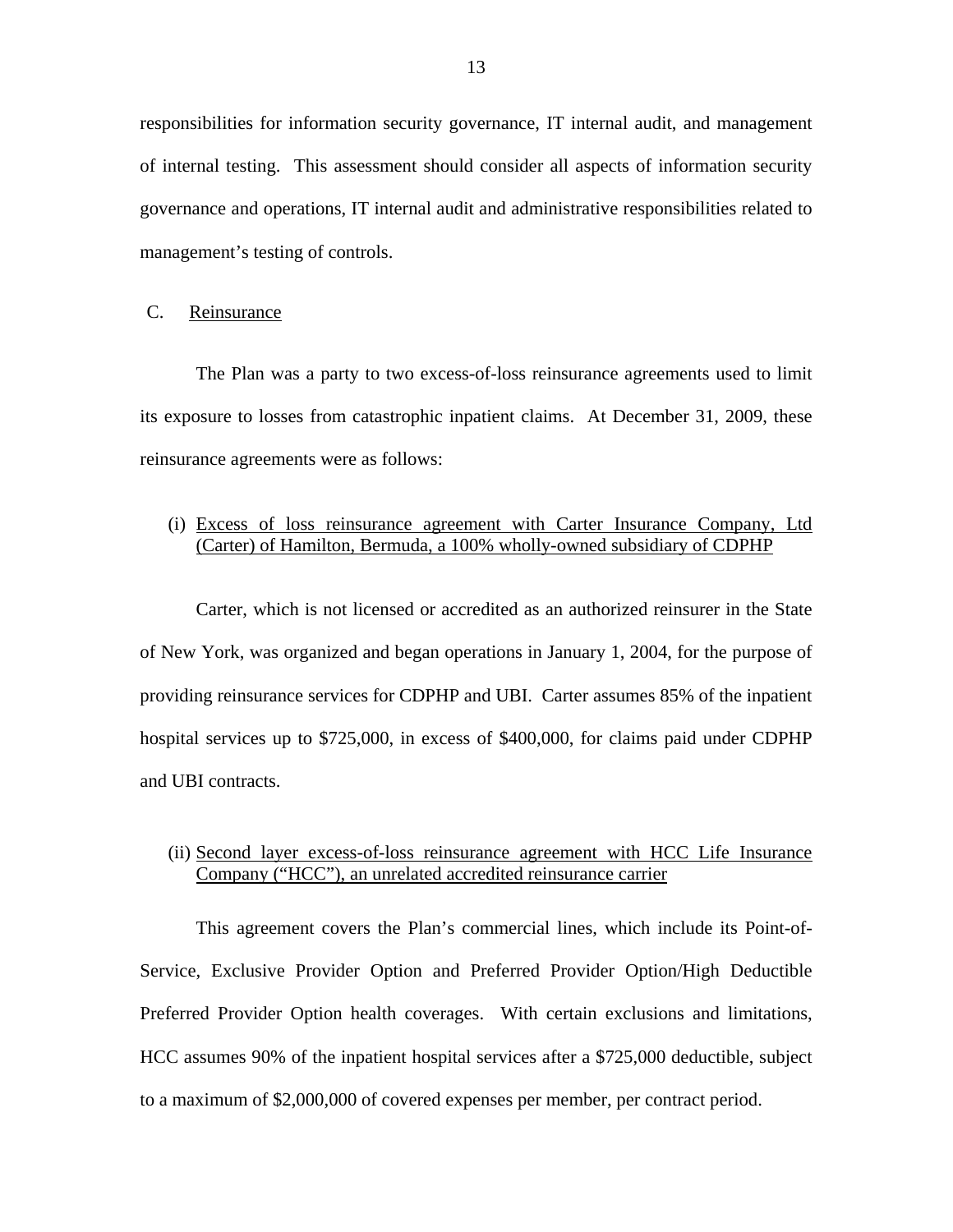Both reinsurance agreements contained the insolvency wording required by Section 1308(a)(2)(A)(i) of the New York Insurance Law.

#### D. Territory and Plan of Operation

The Plan is licensed to do business as a not-for-profit medical and hospital indemnity corporation within the State of New York pursuant to Article 43 of the New York Insurance Law. The Plan started operations on January 1, 1998.

Members are able to select from various lines of business, including a Preferred Provider Organization ("PPO"), an Exclusive Provider Organization ("EPO") and a Point-of-Service Plan ("POS"). The Plan also offers a high deductible PPO. Dependent upon the limitations within each contract, members are permitted to select either providers participating within the Plan's network, or providers outside of the network. In some cases, a co-payment, co-insurance or deductible may apply.

The Plan pays hospital charges through direct hospital billing. Out-of-area emergency care benefits are also provided within the subscriber contracts.

The Plan's total annual member enrollments were as follows for each of the five year period under examination (UBI had 3,846 members in 2004):

|                | 2005    | 2006   | 2007   | 2008   | <u>2009</u> |
|----------------|---------|--------|--------|--------|-------------|
| <b>Members</b> | 27,516  | 44,046 | 51,409 | 61,840 | 64,339      |
| % change       | 615.50% | 60.07% | 16.72% | 20.29% | 4.04%       |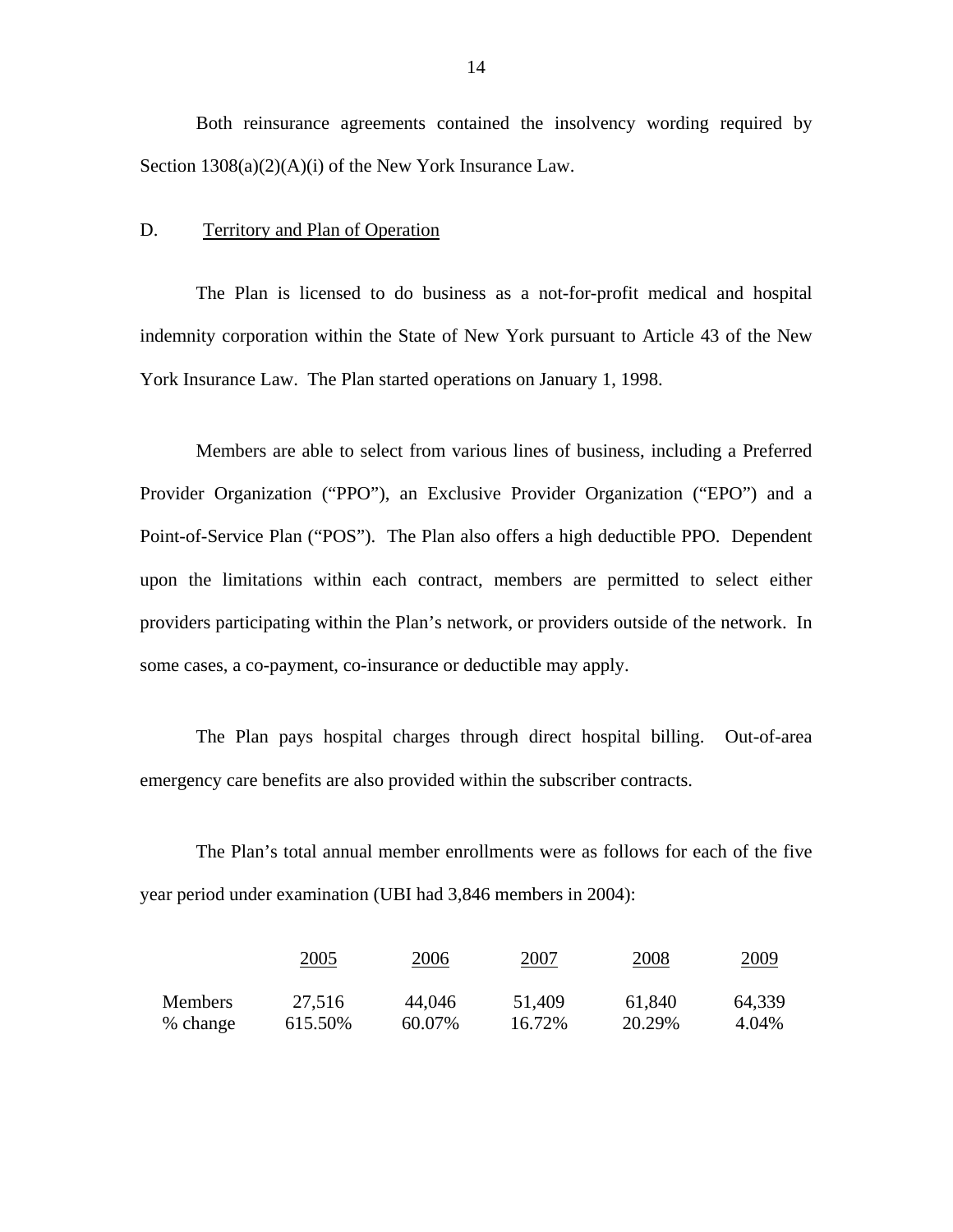At the end of calendar year 2005, the membership of UBI increased to 27,516, a 615.5% increase over calendar year 2004. A reason for this significant increase, and that of the subsequent years, is member migration from the Parent's HMO line of business coverages to UBI's various indemnity plans and the addition of the Federal Employees Health Benefit Plan. The enrollment that corresponds to these various lines of business during the examination period was as follows:

|                          | 2005         | 2006   | 2007   | 2008   | 2009   |
|--------------------------|--------------|--------|--------|--------|--------|
| Federal Employees Health |              |        |        |        |        |
| <b>Benefits Plan</b>     | 17,720       | 12,198 | 10,285 | 9,733  | 9,848  |
| Medicare                 |              |        | 0      | 865    | 2,742  |
| Other                    | $\mathbf{0}$ | 921    | 107    |        |        |
| <b>Commercial Group</b>  | 9,796        | 30,927 | 41,017 | 51,242 | 51,749 |
| Totals                   |              | 4.046  | .409   | .840   |        |

The Plan does business through the use of an internal sales force, as well as through the utilization of independent agents and brokers.

The following table displays UBI's net admitted assets, surplus, net premium income and net income during the period under examination:

|      | Net Admitted |                | Net Premium   |               |
|------|--------------|----------------|---------------|---------------|
| Year | Assets       | <b>Surplus</b> | Income        | Net Income    |
| 2009 | \$56,507,834 | \$28,330,910   | \$245,202,139 | \$(7,931,242) |
| 2008 | 60,433,688   | 36,591,846     | 207, 325, 266 | (9,666,667)   |
| 2007 | 41,678,353   | 20,992,981     | 159,209,271   | 1,708,579     |
| 2006 | 15,973,841   | 2,725,558      | 129,833,759   | (964,000)     |
| 2005 | 17,665,527   | 6,249,465      | 74,052,398    | (287, 152)    |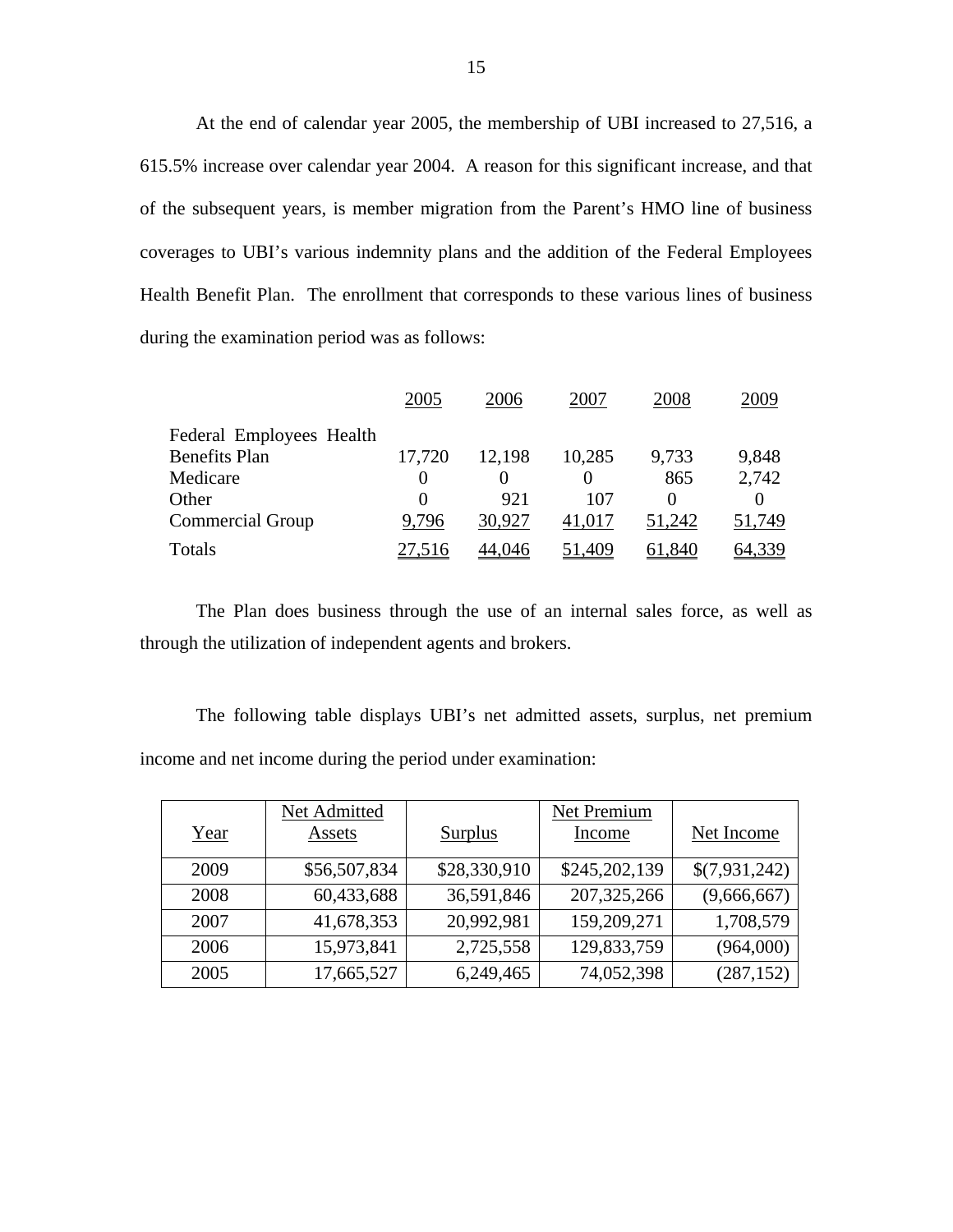# <span id="page-17-0"></span>E. Holding Company System

The following chart depicts the Plan's holding company system as of December 31, 2009:



Below is a description of each entity's organizational structure and operating activities:

# (i) Capital District Physicians' Health Plan, Inc.

The Parent was formed on February 27, 1984, under Section 402 of the Not–for-Profit Corporation Law and was licensed as an HMO pursuant to Article 44 of the Public Health Law of the State of New York. CDPHP obtained its certificate of authority to operate as an independent practice association ("IPA") model HMO, effective April 30, 1984. UBI does not have any employees or business facilities. Instead, the Plan entered into an administrative service agreement with the Parent, wherein various services are provided to UBI by CDPHP, including, but not limited to the following functions: (i)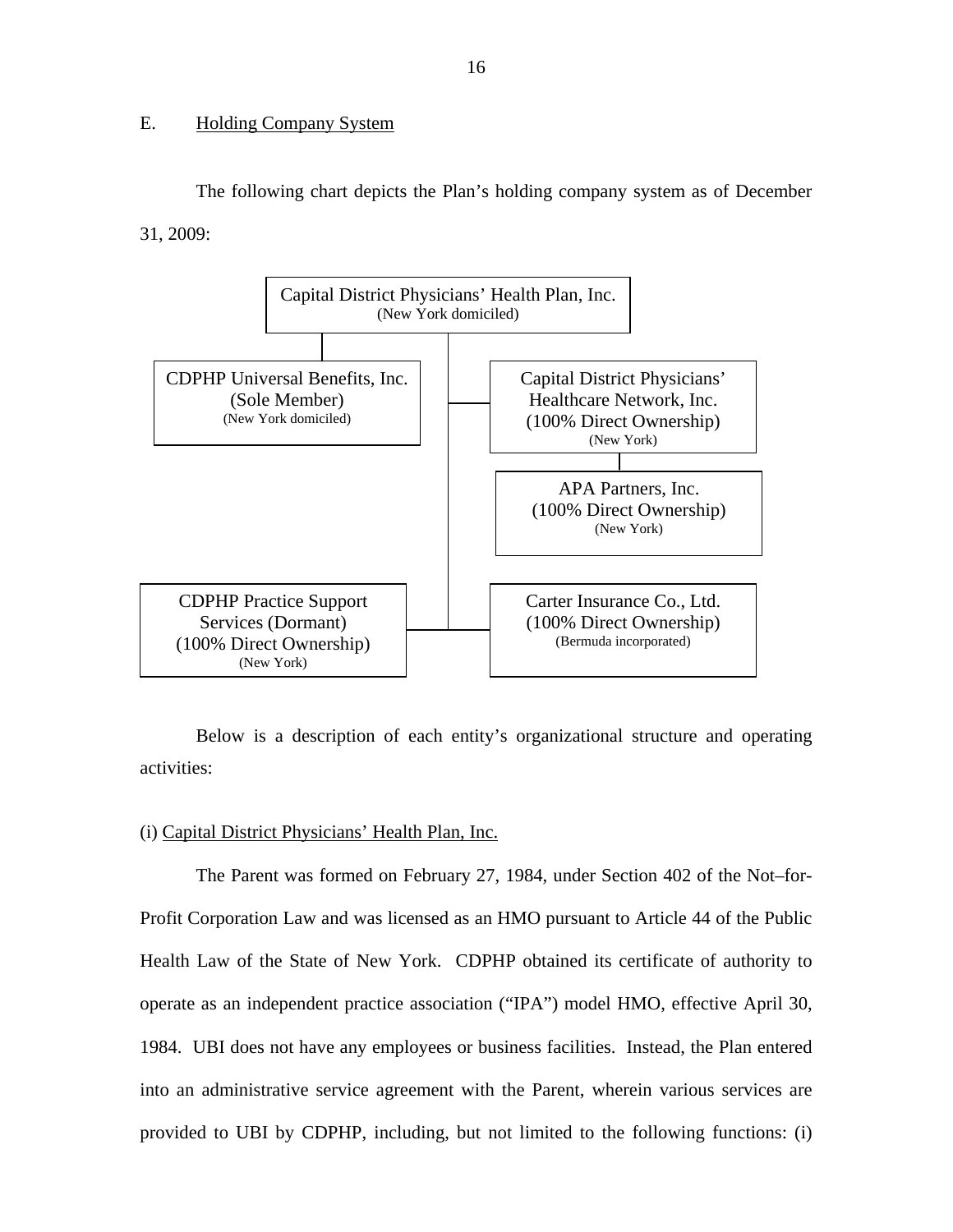overall administration, (ii) financial, (iii) legal, (iv) internal operations, (v) management information systems, (vi) marketing, (vii) consultation, (viii) utilization review services, (ix) claims administration; and (x) developing, revising, and refining new health care services products, systems, and policies. The agreement was approved by the Department on February 2, 2006.

The Plan reimburses its Parent for the services rendered on a monthly basis based on actual costs incurred. The Plan's premiums are collected by CDPHP and subsequently disbursed to UBI on a monthly basis.

Due largely to the migration of CDPHP's HMO subscribers to UBI, the Plan's premium writings have increased markedly from 2005 to 2009. UBI wrote \$74 million in premiums in 2005, and it wrote \$245.2 million in premiums in 2009, which more than tripled the 2005 amount. The increased premium volume, combined with UBI's substantial net losses sustained in 2008 and 2009, resulted in UBI having a net worth, at several points in time that was below the minimum statutory reserve fund requirement as set forth in Section 4308 of the New York Insurance Law. In order for UBI to meet its statutory reserve fund requirement, it received surplus notes from CDPHP in the amount of \$15 million in 2007 and \$25 million in 2008, bringing the total of surplus notes UBI received since inception in 1997 through December 31, 2009 to \$48.5 million.

The notes and interest payable on the loans shall only be paid out of future free and divisible surplus of the Plan. All such payments are subject to the prior approval of the Superintendent. Repayment of the notes and interest shall be subordinate to all other liabilities of the Plan.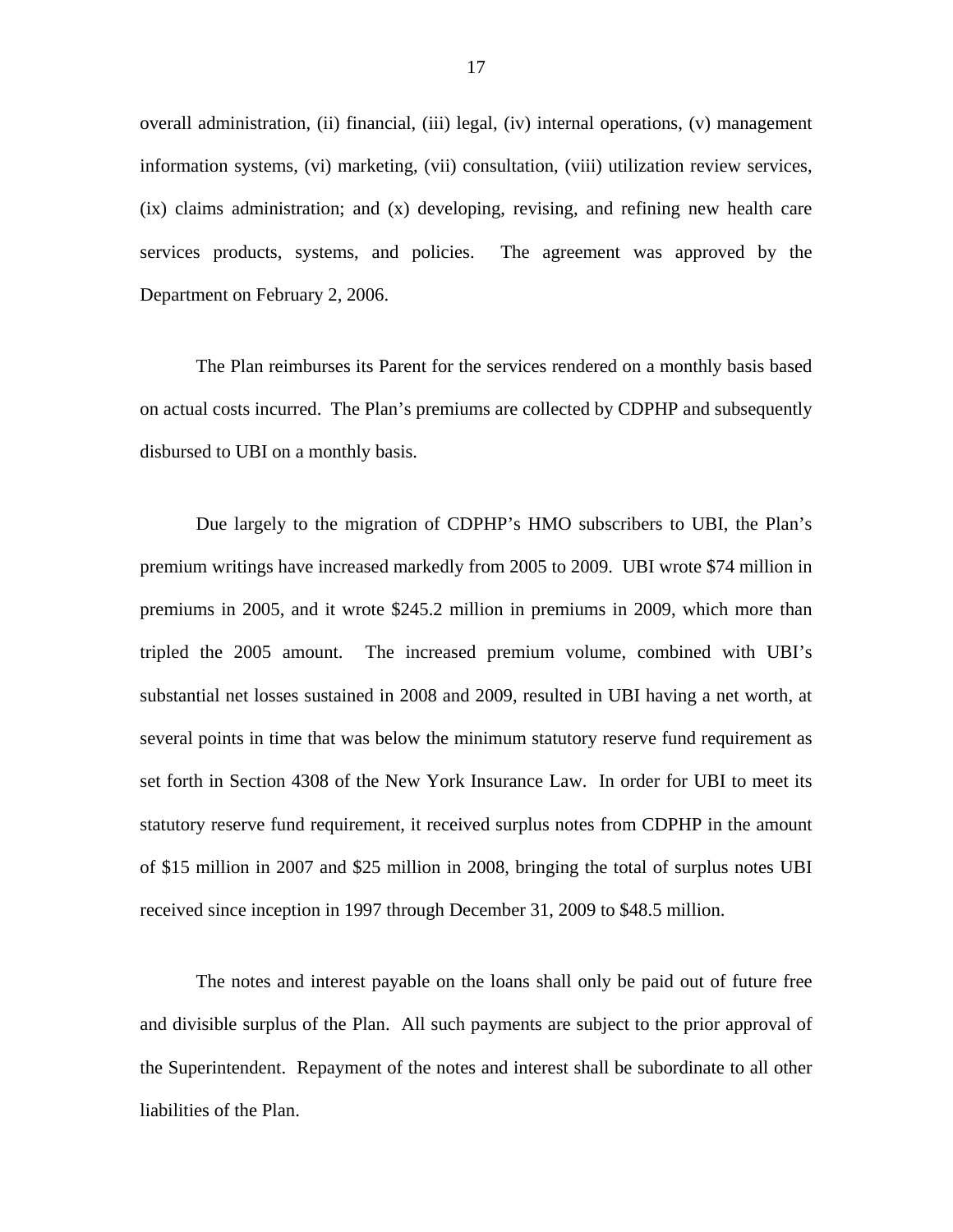#### (ii) Capital District Physicians' Healthcare Network, Inc. ("CDPHN")

CDPHN, a wholly-owned subsidiary of CDPHP, was incorporated on June 14, 1991. CDPHN was organized for the purpose of providing managed care and administrative support services to self-insured employers. The reported net equity for CDPHP in its CDPHN subsidiary, as of December 31, 2009, was \$806,877.

## (iii) APA Partners, Inc. ("APA")

During 2004, CDPHN acquired APA Partners, Inc., which provides third party administration services. During 2008, CDPHP's board of directors approved management's plan that, beginning in 2010, APA would no longer accept new contracts for dental or vision insurance benefits or third-party administrator services under the APA Brand. During the transition and thereafter, the operations and future offerings of dental and vision benefits will be transferred to CDPHN, parent of APA. Third Party Administrator benefits will no longer be offered beginning in 2010, with the potential of some benefits terminating during 2011.

#### (iv) CDPHP Practice Support Services ("PSS")

PSS is a wholly-owned subsidiary of CDPHP, which was incorporated on May 9, 1994. PSS was organized for the purpose of providing management support services to participating providers. PSS became dormant during 1997; therefore, it did not conduct business during the examination period.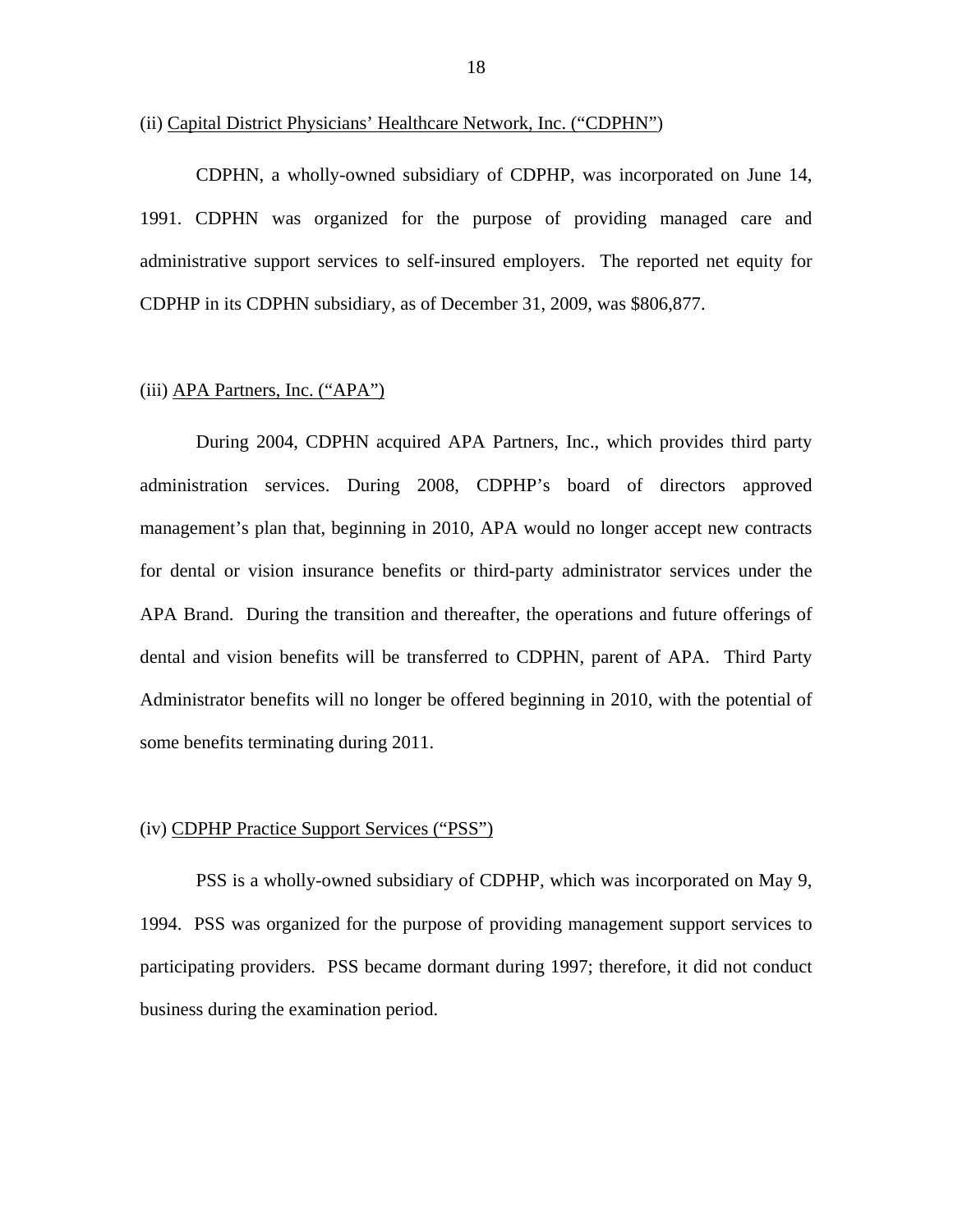# <span id="page-20-0"></span>(v) Carter Insurance Company, Ltd.

Carter, an unauthorized reinsurer, was incorporated in November 2003 in Bermuda as a for-profit corporation and began operations on January 1, 2004. CDPHP made a capital contribution of \$1,000,000 in this subsidiary during November 2003 and received in return 120,000 shares of stock, which represents 100% of common stock issued. At the examination date, Carter was valued at \$1,903,474 by CDPHP, which represented the net equity of Carter at such date.

# F. Accounts and Records

Per the 2009 NAIC Handbook, in order to complete an examination under the risk-focused examination ("RFE") approach, examiners must consider and evaluate the Plan's established risk management processes. Understanding how the Plan identifies, controls, monitors, evaluates and responds to risks enhances the examiners' consideration of current and prospective risk areas and assists with the appropriate determination of detail examination procedures that should be performed in Phase 5 (Substantive Examination Procedures) of the RFE approach.

Under the RFE approach, and in compliance with the Sarbanes-Oxley Act of 2002 for public companies and in accordance with the new American Institute of Certified Public Accountants' risk assessment standards (in particular SASs 109 and 110) and Department Regulation No. 118, required for private companies, documentation of the internal controls must be available for review. The extent of documentation pertaining to a company's risk mitigation strategies varies based on the size and structure of the company and of its holding company group.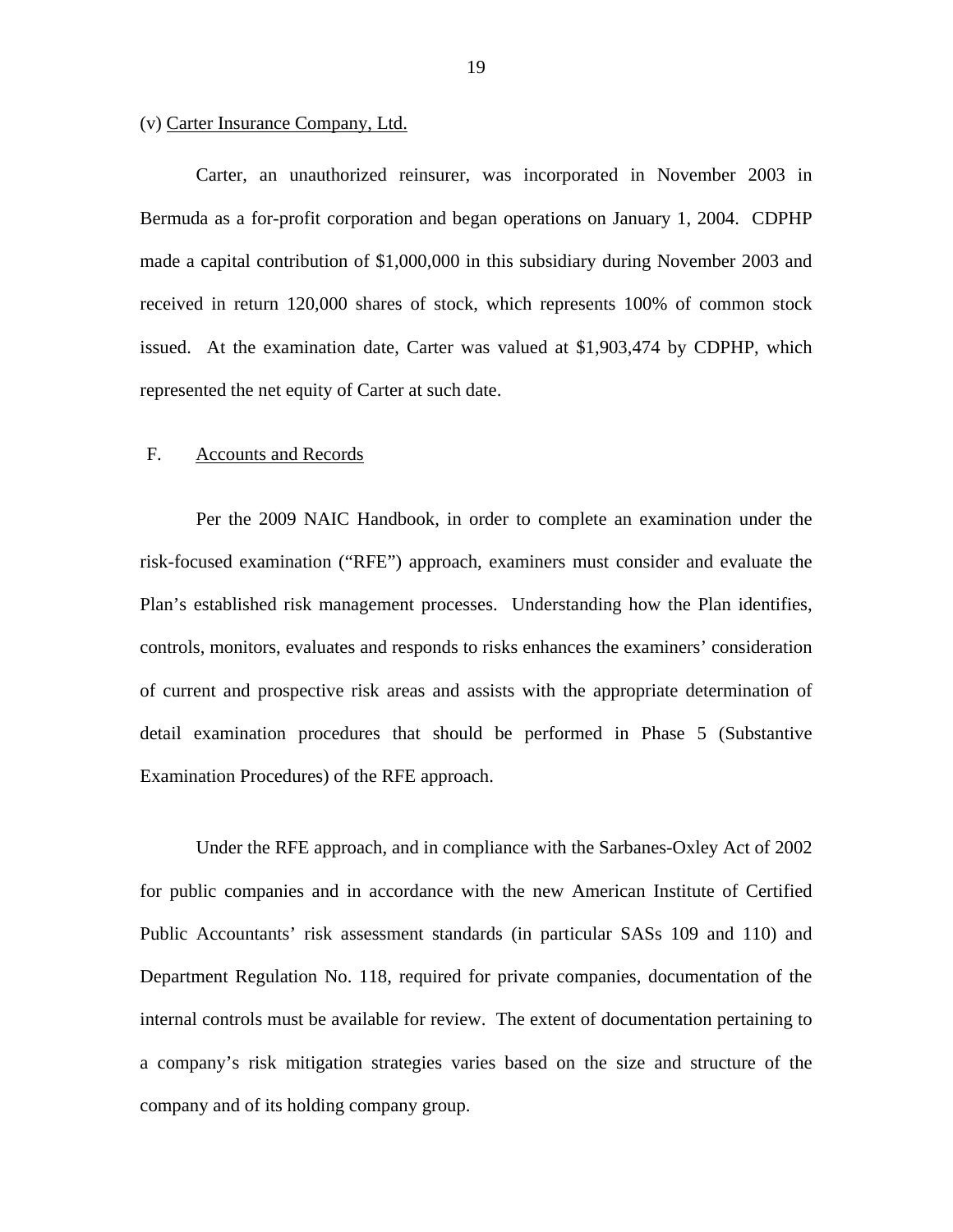Further under the RFE approach, although all available information should be considered and evaluated for each examination, examiners are not expected to create internal control documentation if it is not present at the company at the onset of the examination.

Regardless of the documentation available, the examiners should determine whether effective controls are in place and adequately mitigate the identified risks. In instances where the examiners can preliminarily determine and document that effective controls do not exist, or would be inefficient to test, no control testing would be required.

The examiners considered the Plan's internal control environment, including the Information Technology General Controls ("ITGC"). In particular, the examiners considered certain ITGC weaknesses and gaps, identified by CDPHP during calendar year 2010, as part of its Department Regulation No. 118 compliance efforts, which were determined to likely have existed as of December 31, 2009 and prior. As a result, the examiners used professional judgment and determined that there was a high likelihood it would be inefficient to test the operating effectiveness of the internal controls relating to the Plan's key functional areas for the examination period. Accordingly, the examination team took a non-controls reliance strategy for the current financial examination period that covers January 1, 2005 through December 31, 2009.

Therefore, the examiners did not test controls in Phase 3 (Risk Mitigation Strategy/Control Assessment) of the RFE and, for the purposes of determining residual risk, concluded that the internal control environment for the key functional activities (e.g., significant processes) could not be relied upon.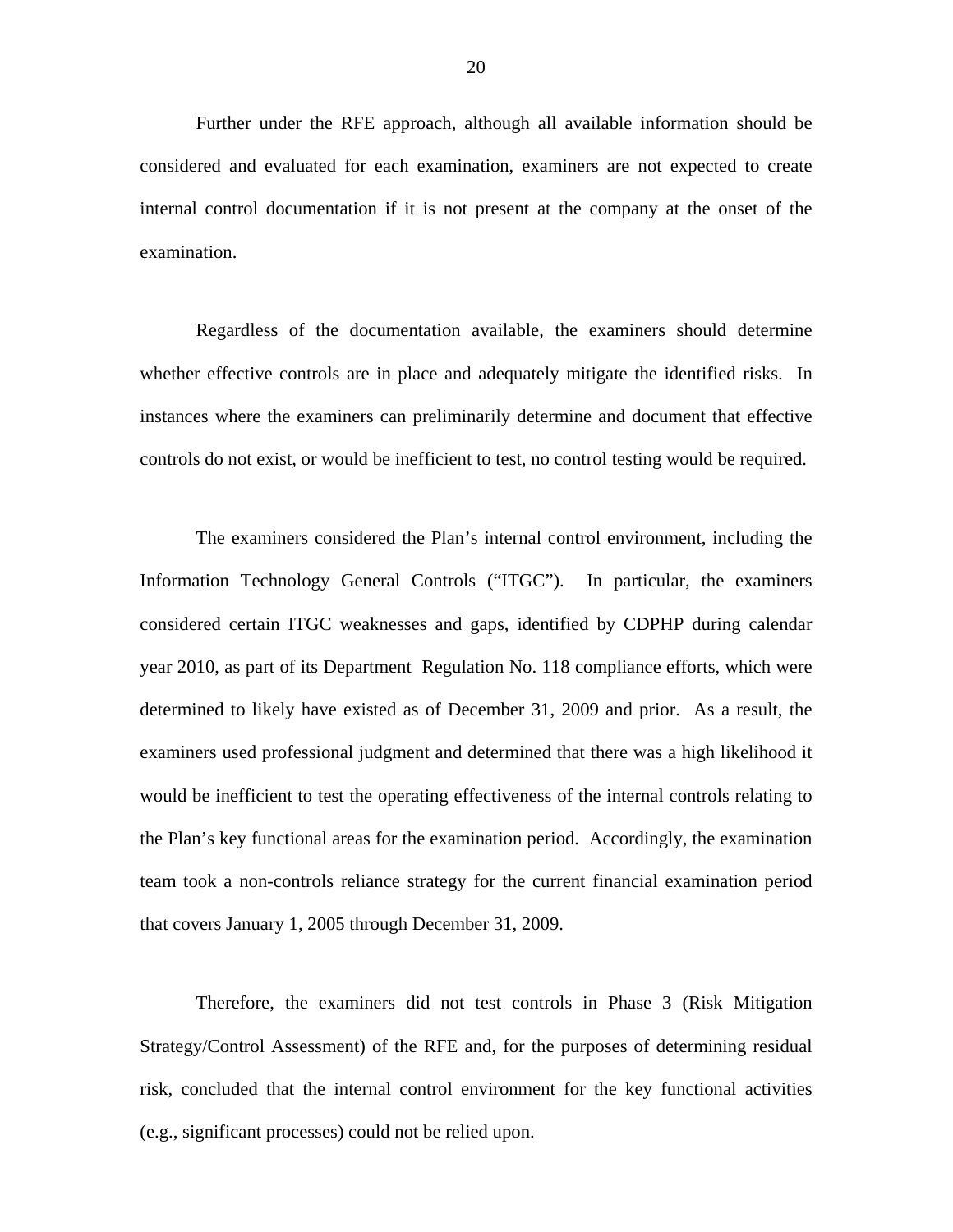During 2010, as part of its compliance initiatives for Department Regulation No. 118, CDPHP began implementing changes to strengthen its internal control environment in order to mitigate the risks in the key functional activities.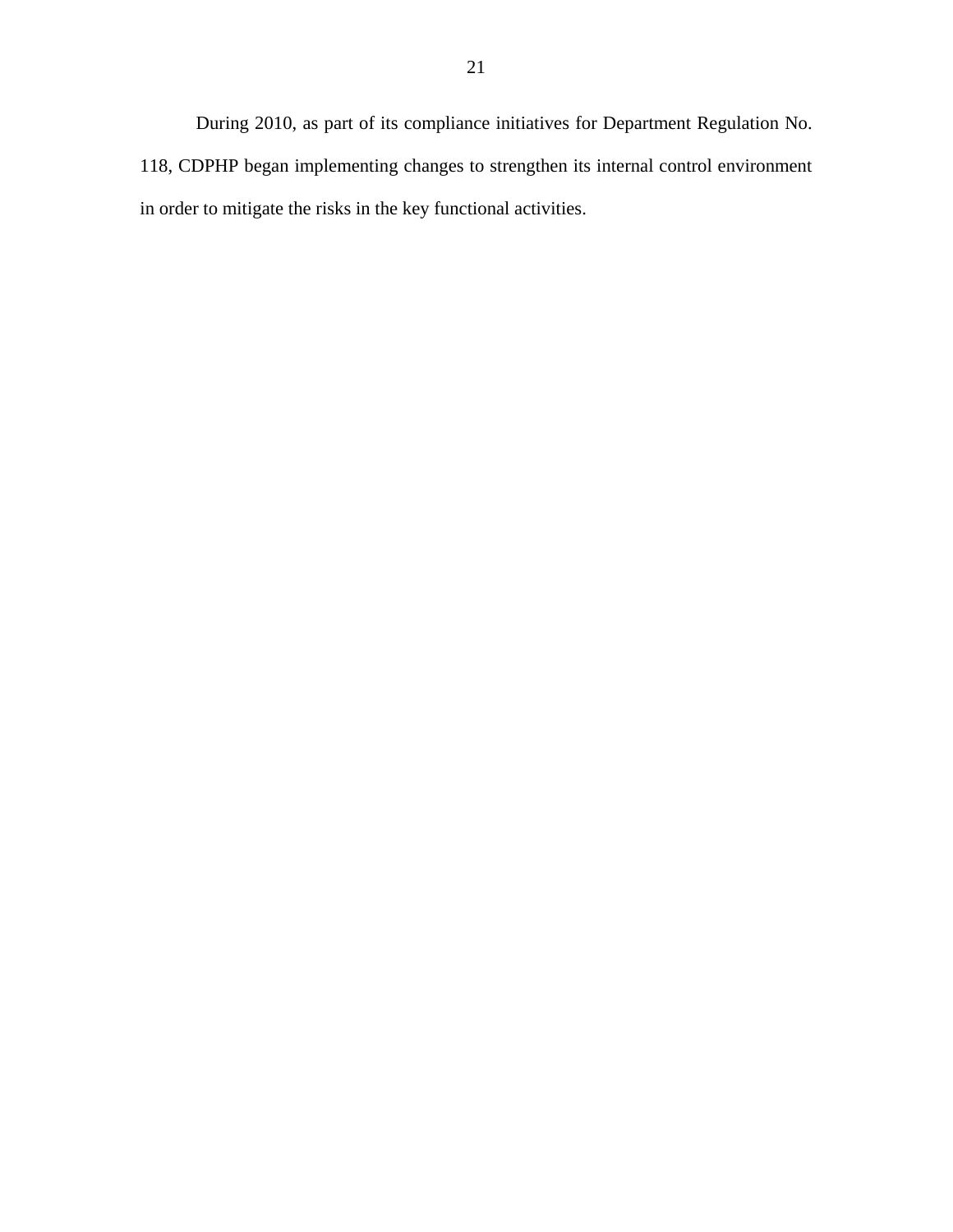# **3. FINANCIAL STATEMENTS**

# A. Balance Sheet

The following compares the assets, liabilities and surplus as determined by this examination with those reported by UBI in its filed annual statement as of December 31, 2009:

| Assets                                                        | Examination  | Plan         | Surplus<br>Increase/<br>Decrease) |
|---------------------------------------------------------------|--------------|--------------|-----------------------------------|
| <b>Bonds</b>                                                  | \$23,210,155 | \$23,210,155 |                                   |
| Cash and cash equivalents                                     | 1,612,743    | 1,612,743    |                                   |
| Short-term investments                                        | 3,227,880    | 3,227,880    |                                   |
| Interest income due and accrued                               | 178,817      | 178,817      |                                   |
| Uncollected premiums and agents'<br>balances in the course of |              |              |                                   |
| collection                                                    | 7,831,822    | 11,831,822   | \$ (4,000,000)                    |
| Accrued retrospective premiums<br>Amounts recoverable from    | (9,590,965)  | (9,590,965)  |                                   |
| reinsurers                                                    | 201,222      | 201,222      |                                   |
| Amounts due from parent,<br>subsidiaries and affiliates       | 17,314,702   | 13,314,702   | 4,000,000                         |
| Healthcare and other amounts<br>receivables                   | 12,521,458   | 12,521,458   | $\overline{0}$                    |
| <b>Total assets</b>                                           | \$56,507,834 | \$56,507,834 | \$<br>$\Omega$                    |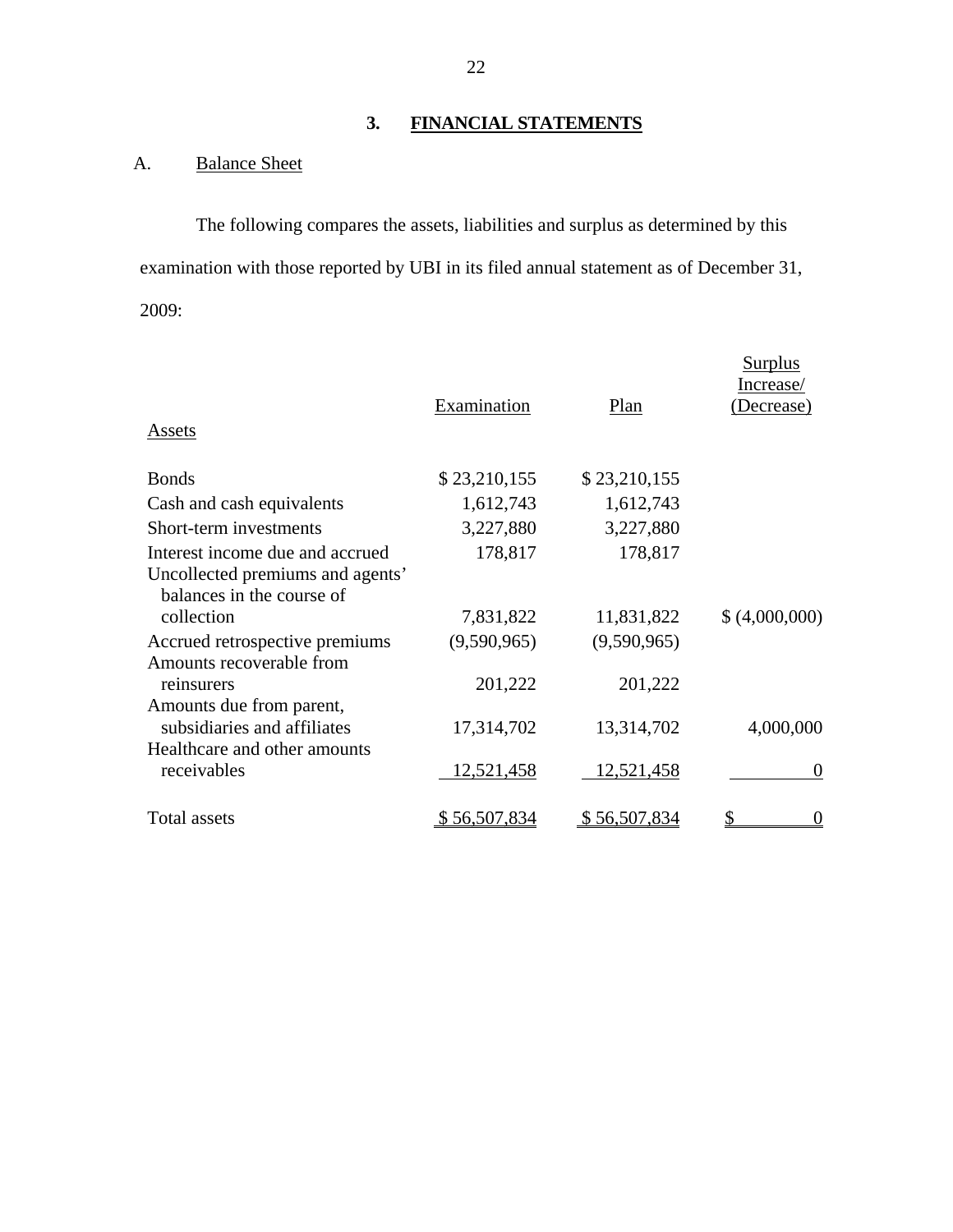| Liabilities                          | Examination    | Plan           | <b>Surplus</b><br>Increase/<br>(Decrease) |
|--------------------------------------|----------------|----------------|-------------------------------------------|
|                                      |                |                |                                           |
| Claims unpaid                        | \$24,812,015   | \$24,812,015   |                                           |
| Accrued medical incentive pool       |                |                |                                           |
| and bonus amounts                    | 921,585        | 921,585        |                                           |
| Unpaid claims adjustment<br>expenses | 461,428        | 461,428        |                                           |
| General expenses due and accrued     | 1,981,896      | 1,981,896      |                                           |
| <b>Total liabilities</b>             | \$28,176,924   | \$28,176,924   |                                           |
|                                      |                |                |                                           |
| <b>Surplus</b>                       |                |                |                                           |
| Surplus notes                        | \$48,500,000   | \$48,500,000   |                                           |
| New York State contingency           |                |                |                                           |
| reserve                              | 8,312,964      | 8,312,964      |                                           |
| Unassigned funds                     | (28, 482, 054) | (28, 482, 054) |                                           |
| Total surplus                        | \$28,330,910   | \$28,330,910   |                                           |
| Total liabilities and surplus        | \$56,507,834   | \$56,507,834   |                                           |

Note 1: Although the Plan is subject to audits by the Internal Revenue Service, it has never undergone an IRS audits since its inception. The Plan is however exempt from New York State corporate income taxes. The examiners are unaware of any potential exposure of the Plan to any tax assessment and no liability has been established herein relative to such contingency.

Note 2: No liability appears on the above statement for loans in the amount of \$48,500,000 and no interest has been accrued. The loans were granted pursuant to the provisions of Section 1307 of the New York Insurance Law. As provided in Section 1307, repayment of principal and interest shall only be made out of free and divisible surplus, subject to the prior approval of the Superintendent. See Section 5 for additional information regarding the Surplus Notes.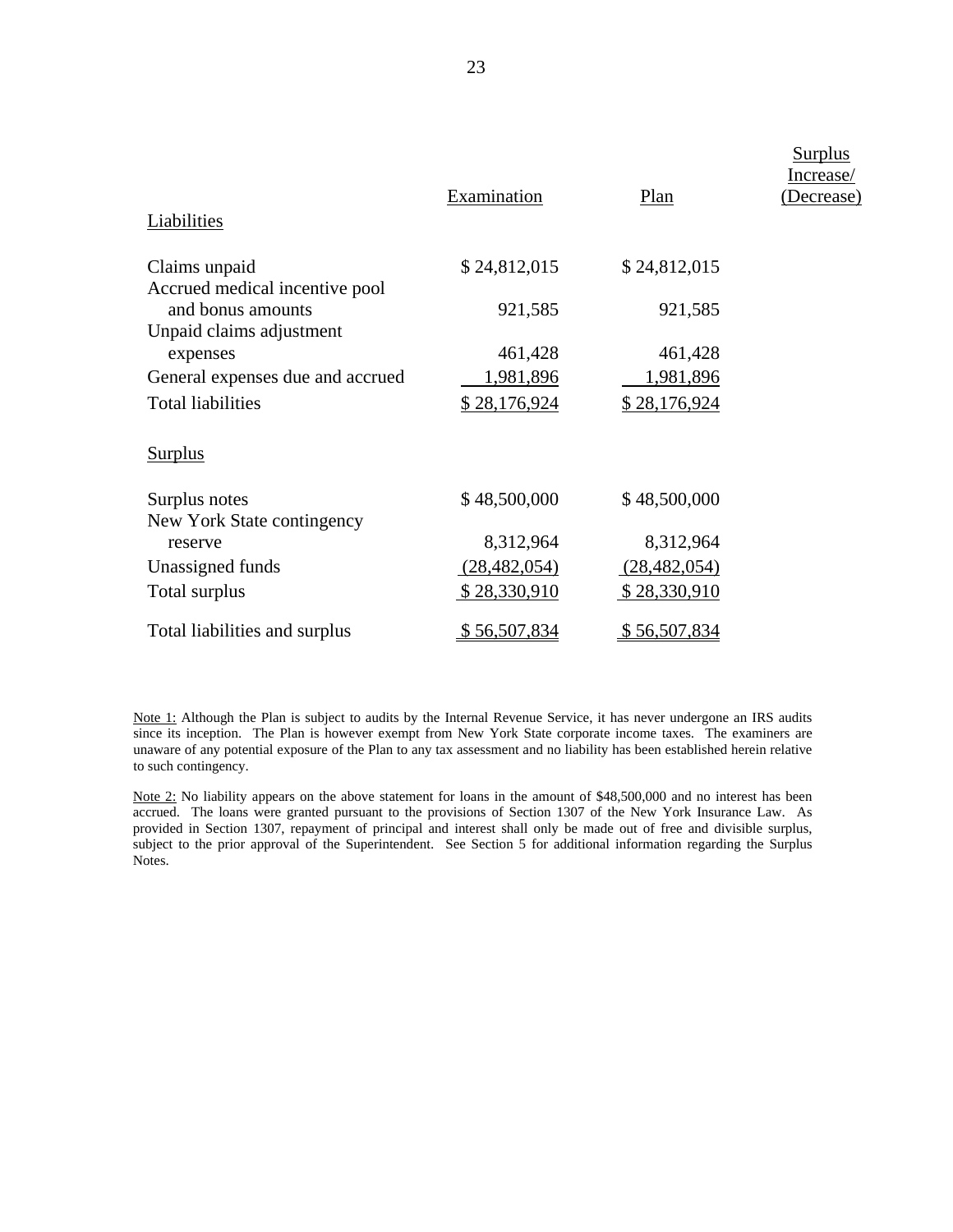B. Statement of Revenue and Expenses and Capital and Surplus

Surplus increased \$26,098,362 during the five-year examination period, January

1, 2005 through December 31, 2009, detailed as follows:

| Revenue                                               |               |                |
|-------------------------------------------------------|---------------|----------------|
| Premium income                                        |               | \$815,622,833  |
| Changes in unearned premium income                    |               | (6,911,565)    |
| Aggregate write-ins                                   |               | (182)          |
| Total revenue                                         |               | \$808,711,086  |
| Hospital and medical expenses                         |               |                |
| Hospital / medical benefits                           | \$537,920,399 |                |
| Other professional services                           | 22,870,134    |                |
| Emergency room and out of area                        | 17,652,758    |                |
| Prescription drugs                                    | 128, 192, 327 |                |
| <b>HCRA</b> regulatory charges                        | 22,269,690    |                |
| Aggregate write-ins for other hospital and<br>medical | 5,367,779     |                |
| Incentive pool, withheld adjustments and              |               |                |
| bonus amounts                                         | 2,256,514     |                |
| Net reinsurance recoveries                            | (2,793,619)   |                |
| Total hospital and medical benefits                   | \$733,735,982 |                |
| Claims adjustment expenses                            | 30,027,044    |                |
| General administrative expenses                       | 65,572,576    |                |
| Total underwriting deductions                         |               | \$829,335,602  |
| Net underwriting loss                                 |               | (20,624,516)   |
| Net investment income earned                          |               | 3,434,006      |
| Net realized capital gains                            |               | 50,028         |
| Net income before federal and foreign                 |               |                |
| income taxes                                          |               | (17, 140, 482) |
| Federal and foreign income taxes incurred             |               |                |
| Net income before federal and foreign                 |               |                |
| income taxes                                          |               | \$(17,140,482) |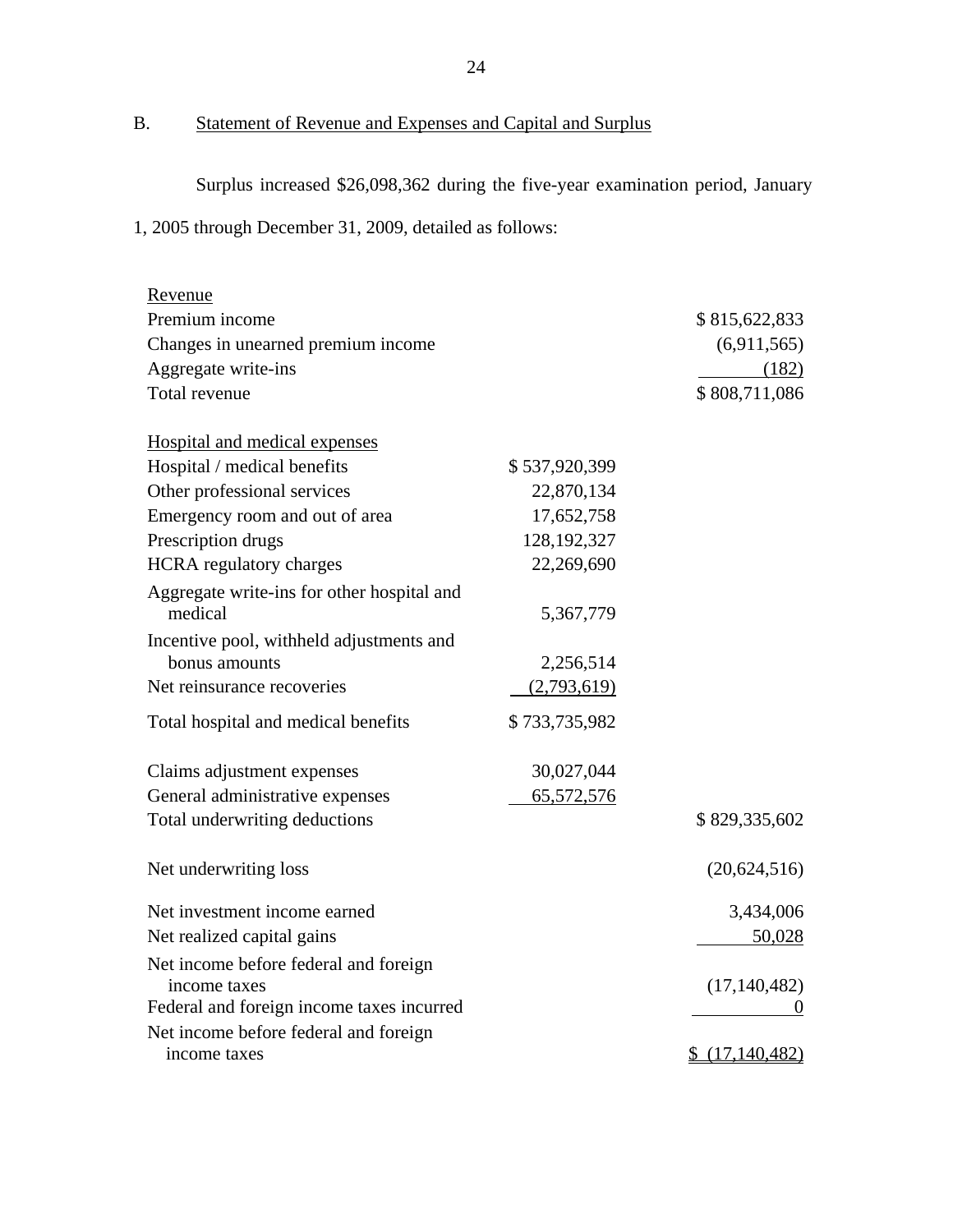# Changes in Capital and Surplus

Surplus, per report on examination, as of December 31, 2004 \$ 2,232,548

|                                                                | Gains in<br>Surplus | Losses in<br>Surplus |              |
|----------------------------------------------------------------|---------------------|----------------------|--------------|
| Net loss                                                       |                     | \$17,140,482         |              |
| Change in nonadmitted assets                                   |                     | 303,574              |              |
| Change in surplus notes                                        | \$44,500,000        |                      |              |
| Aggregate write-ins for gains (or<br>losses) to surplus        | $\theta$            | 957,582              |              |
| Net change in surplus                                          |                     |                      | \$26,098,362 |
| Surplus, per report on examination,<br>as of December 31, 2009 |                     |                      | \$28,330,910 |

## **4. ACCOUNTS RECEIVABLE/INTER-COMPANY BALANCES**

The examiners have reduced "Uncollected Premiums and Agents' Balances in the Course of Collection" by \$4,000,000, and reclassified this amount to "Amounts Due from Parent, Subsidiaries and Affiliates". CDPHP implemented a new system in July 2009, which sends one invoice to groups which can cover CDPHP, UBI and Administrative Services Only business. The group premium is posted in full to CDPHP as it comes into the lock box. A separate report is run to calculate the cash receipts due to each subsidiary; however, this process was not working until early 2010. The reclassification represents premiums that had been collected by CDPHP prior to December 31, 2009, but not remitted to UBI. CDPHP is now running this report weekly and transferring the funds to the subsidiaries and affiliates more than once a month.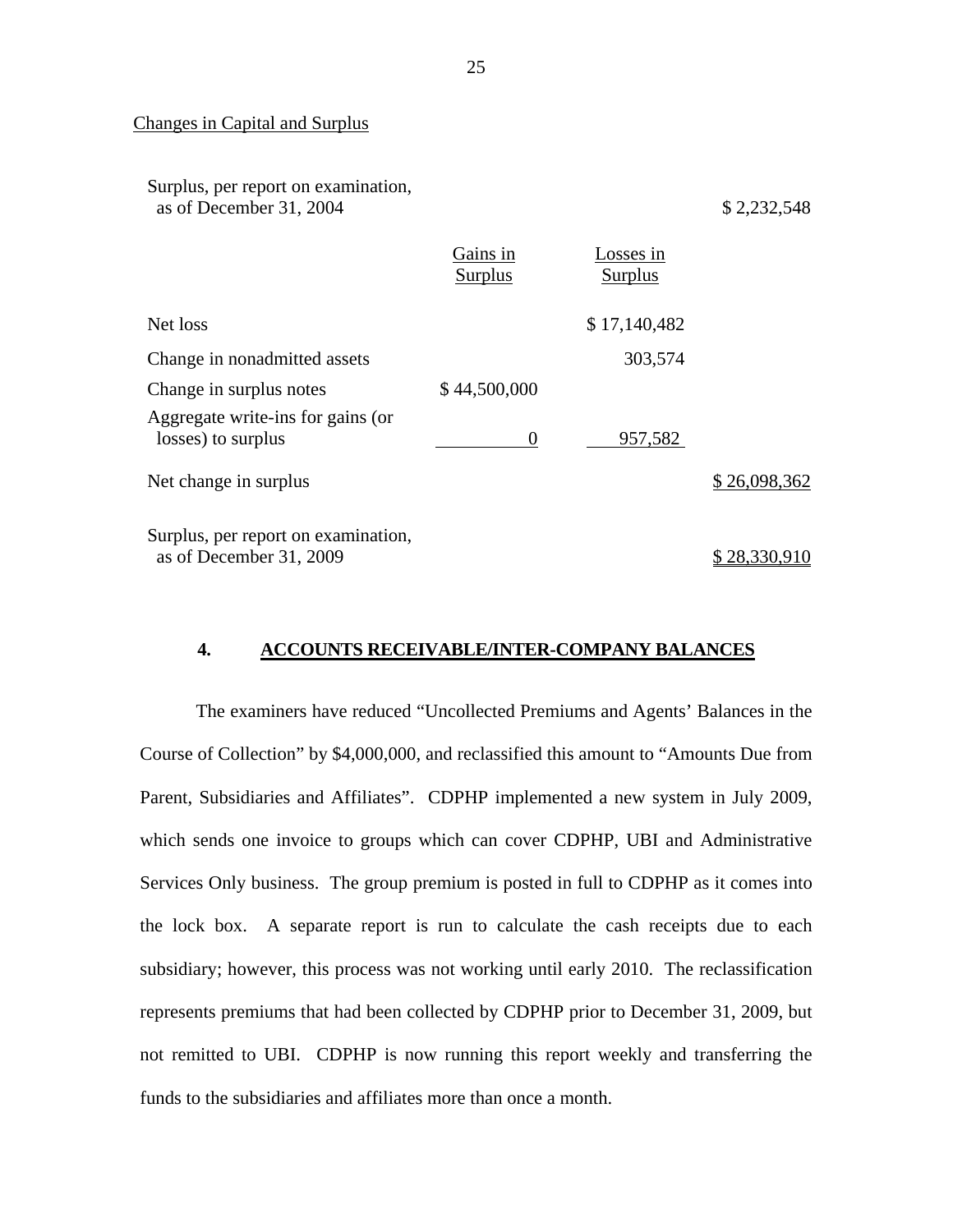<span id="page-27-0"></span>The reclassification of the above \$4,000,000 inter-company receivable which occurred after the March 1, 2010, filing of UBI's 2009 annual statement, was subsequently paid in full by the Parent to the Plan at the end of April 2010.

It is recommended that the Plan adjusts its Uncollected Premiums and Agents' Balances in the Course of Collection account by the premiums collected by CDPHP but not remitted to the Plan.

#### **5. SURPLUS NOTES**

During the period under examination, UBI failed to adequately disclose the Surplus Notes in its annual financial statement in the manner prescribed by Statement of Statutory Accounting Principles (SSAP) No. 41, Paragraphs 12 and 13.

SSAP No. 41, Paragraphs 12 and 13, respectively require the following disclosures:

> *"12. The notes to the financial statements of a reporting entity that issues surplus notes shall disclose the following as long as the surplus notes are outstanding:*

- *a. Date issued;*
- *b. Description of the assets received;*
- *c. Holder of the note or if public the names of the underwriter and trustee;*
- *d. Amount of note;*
- *e. Carrying value of note…"*

*"13. In addition to the above, a reporting entity shall identify all affiliates that hold any portion of a surplus debenture or similar obligation (including an offering registered under the Securities Act of 1933 or distributed pursuant to rule 144A under the Securities Act of 1933), and any holder of 10% or more of the outstanding amount of any surplus note registered under the Securities Act of 1933 or distributed pursuant to Rule 144A under the Securities Act of 1933."*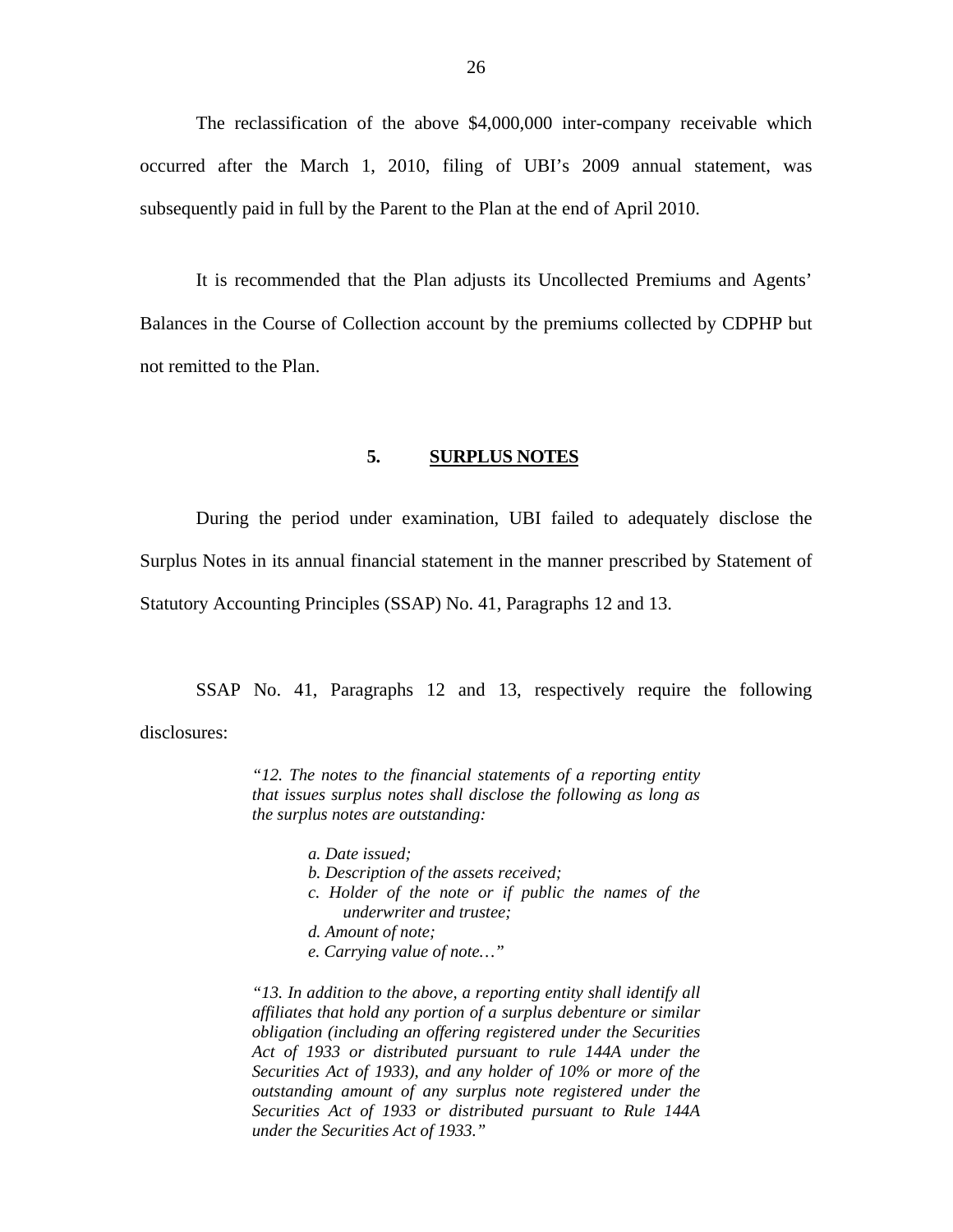<span id="page-28-0"></span>It is recommended that the Plan adequately disclose the surplus notes in its financial statement filings going forward pursuant to SSAP No. 41, Paragraphs 12 and 13.

The Plan corrected the disclosure in its March 31, 2010 quarterly statement filing.

# **6. CLAIMS UNPAID**

The examination liability for the above captioned account of \$24,812,015 is the same amount as reported by the Plan in its filed annual statement as of December 31, 2009. The examination analysis of the claims unpaid reserve was conducted in accordance with generally accepted actuarial principles and practices and was based on statistical information contained in the Plan's internal records and in its filed annual statements as verified by the examiners. The examination reserve was based upon actual payments made through a point in time, plus an estimate for claims remaining unpaid at that date. Such estimate was calculated based on actuarial principles, which utilized the Plan's experience in projecting the ultimate cost of claims incurred on or prior to December 31, 2009.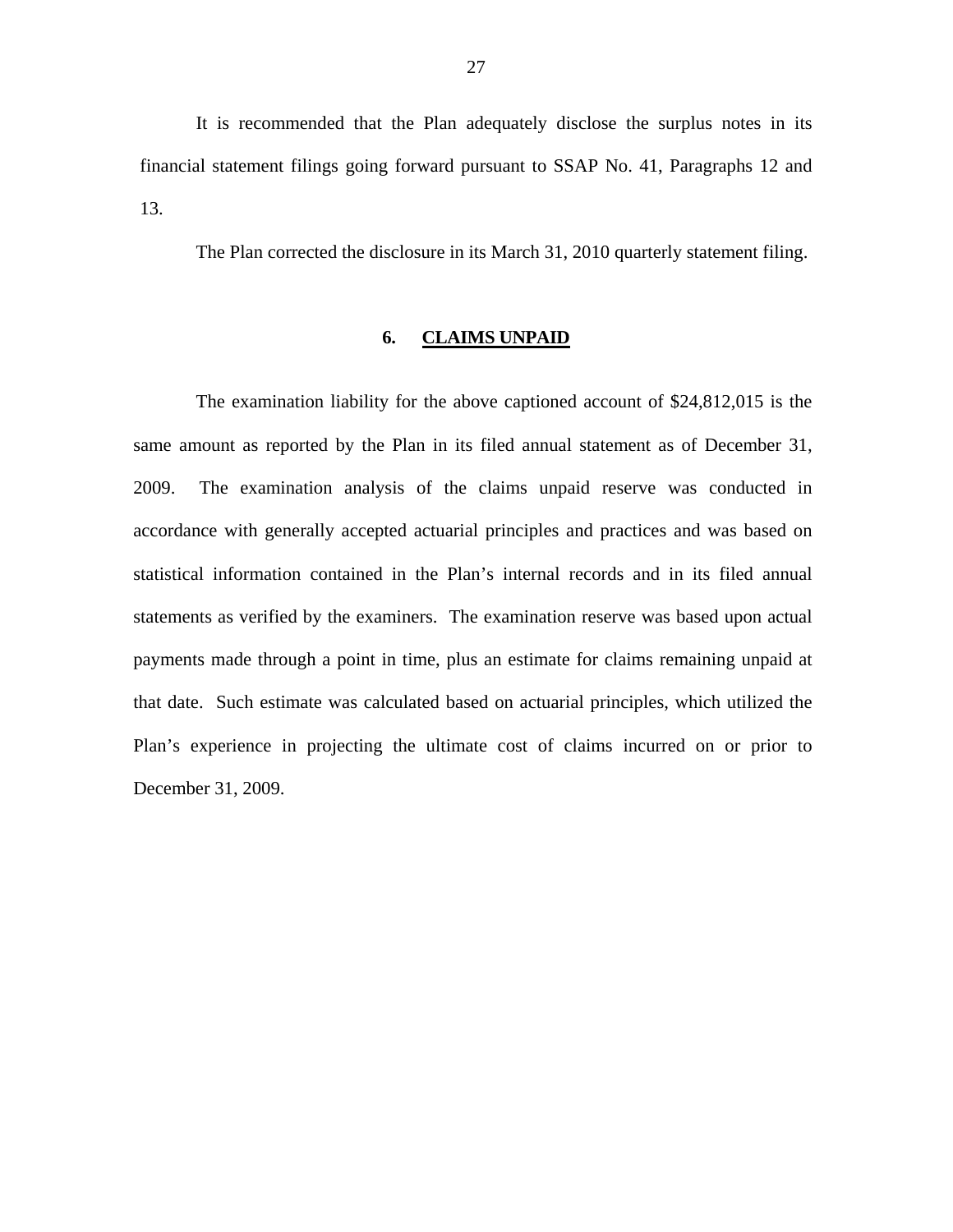# **7. COMPLIANCE WITH PRIOR REPORT ON EXAMINATION**

<span id="page-29-0"></span>The prior report on examination as of December 31, 2004, contained four (4) comments and recommendations pertaining to the financial portion of the examination (page number refers to the prior report on examination):

**PAGE NO. PAGE NO.** 

# **Holding Company System**

1. It is recommended that the Plan comply with New York State 10 Insurance Law 1307(d) and obtain Superintendent approval for the two loans it received from its parent, CDPHP, during 2004. It is further recommended that the Plan desist from entering into further such loans until the Superintendent approval has been obtained.

*The Plan has complied with this recommendation.* 

# **Investments**

2. It is recommended that Plan establish independent contractual 12 arrangements with its investment managers and advisors.

*The Plan has complied with this recommendation.* 

3. It is recommended that Plan comply with New York Insurance 17 Law 1409 (a) and not invest more than 10% of its admitted assets in the securities of any one institution.

*The Plan has complied with this recommendation.* 

# **Accounts and Records**

4. It is recommended that the Plan comply with SSAP No. 70 and 18 properly allocate investment expenses within its Annual Statement, Underwriting and Expense Exhibit, Part 3, Analysis of Expenses.

*The Plan has complied with this recommendation.*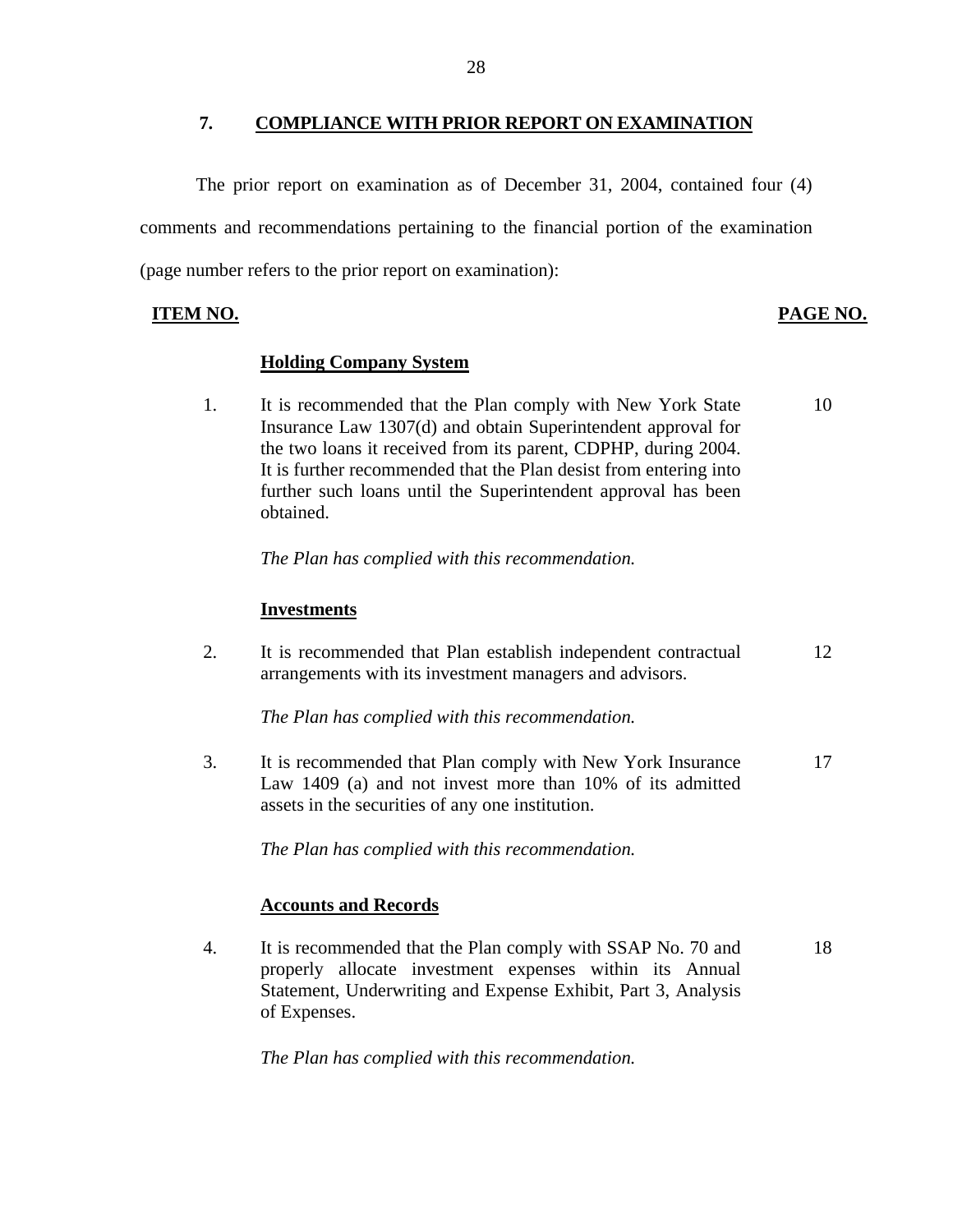# **8. SUMMARY OF COMMENTS AND RECOMMENDATIONS**

# **ITEM**

# PAGE NO.

# A. **Management and Controls**

- i. It is recommended that the Plan comply with its by-laws by maintaining the minimum number of board of directors. 6
- ii. It is recommended that the Plan comply with Section  $4301(k)(1)$  of the New York Insurance Law by maintaining a BOD which is comprised of the requisite number of directors within each of the categories stipulated in the statute. 8

# B. **Corporate Governance**

- i. It is recommended that the Audit Committee be responsible for reviewing and approving the performance evaluation and the salary and variable compensation of the Internal Audit Manager. The AC should also consider reviewing and approving the salary and variable compensation of the Information Security Officer, since this role is responsible for performing Information Technology ("IT") internal audits. 10
- ii. In line with industry best practices, it is recommended that the IAD change its guidelines to require high risk areas to be audited annually, instead of every two years. Concurrent with this change, it is recommended that the Plan's parent, CDPHP, begin conducting a corporate-wide risk assessment on an annual basis and ensure that "high" risk areas are audited annually. 11
- iii. It is recommended that the IAD plan its audits to involve both financial and operational internal auditors along with IT internal auditors, so that the entire process has clearly defined common goals. This method of integrated planning will help ensure that the efforts of the operational and IT internal auditors support each other from the inception of the internal audit. 11
- iv. It is recommended that the Plan's parent, CDPHP, assess its current organizational and staffing structure with consideration given to segregating responsibilities for information security governance, IT internal audit, and management of internal testing. This assessment should consider all aspects of information security governance and operations, IT internal audit and administrative responsibilities related to management's testing of controls. 12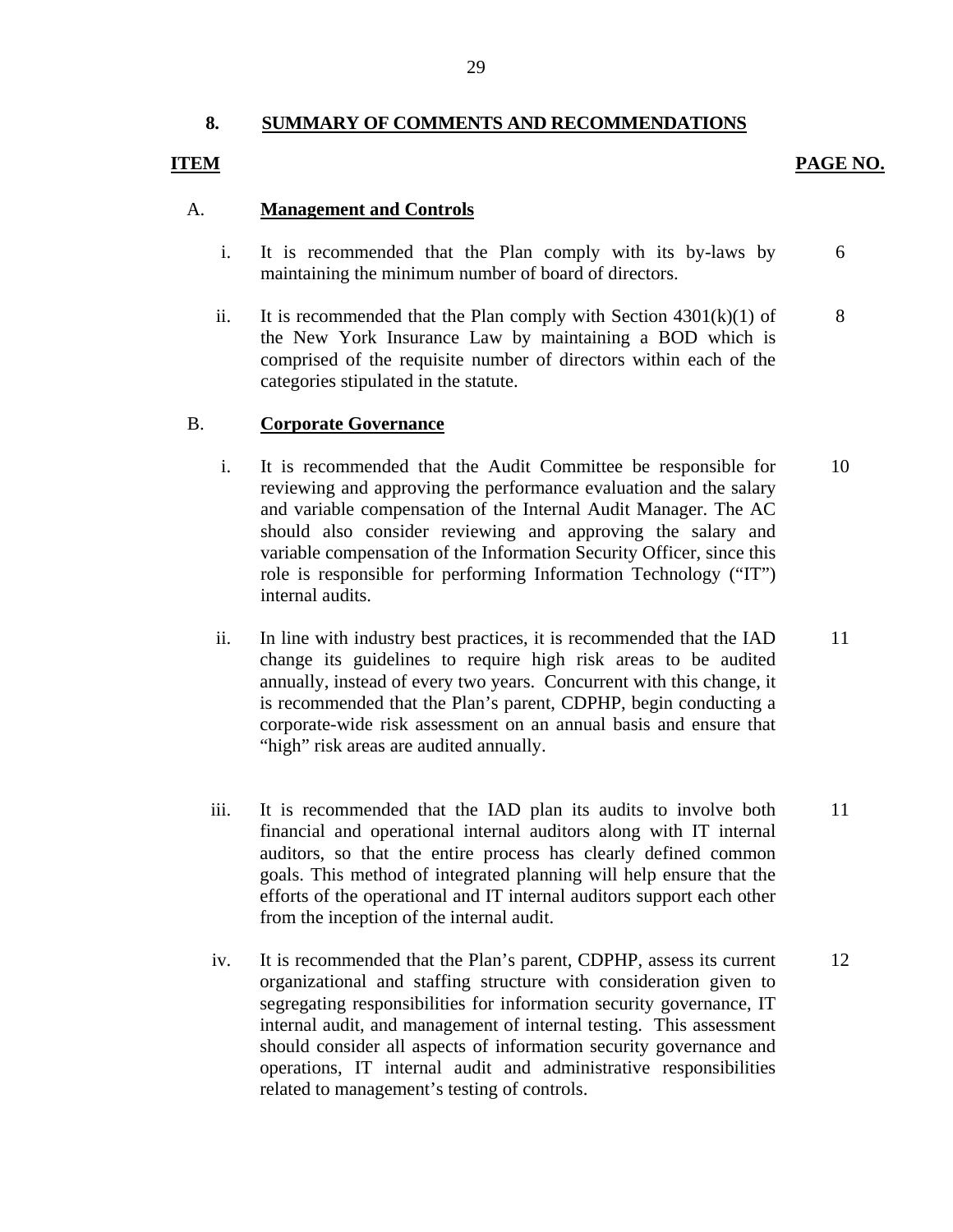# **ITEM PAGE NO.**

# C. **Accounts Receivable/Inter-company Balances**

It is recommended that the Plan adjusts its Uncollected Premiums and Agents' Balances in the Course of Collection account by the premiums collected by CDPHP but not remitted to the Plan. 26

# D. **Surplus Notes**

It is recommended that the Plan adequately disclose the surplus notes in its financial statement filings going forward pursuant to SSAP No. 41, Paragraphs 12 and 13. 27